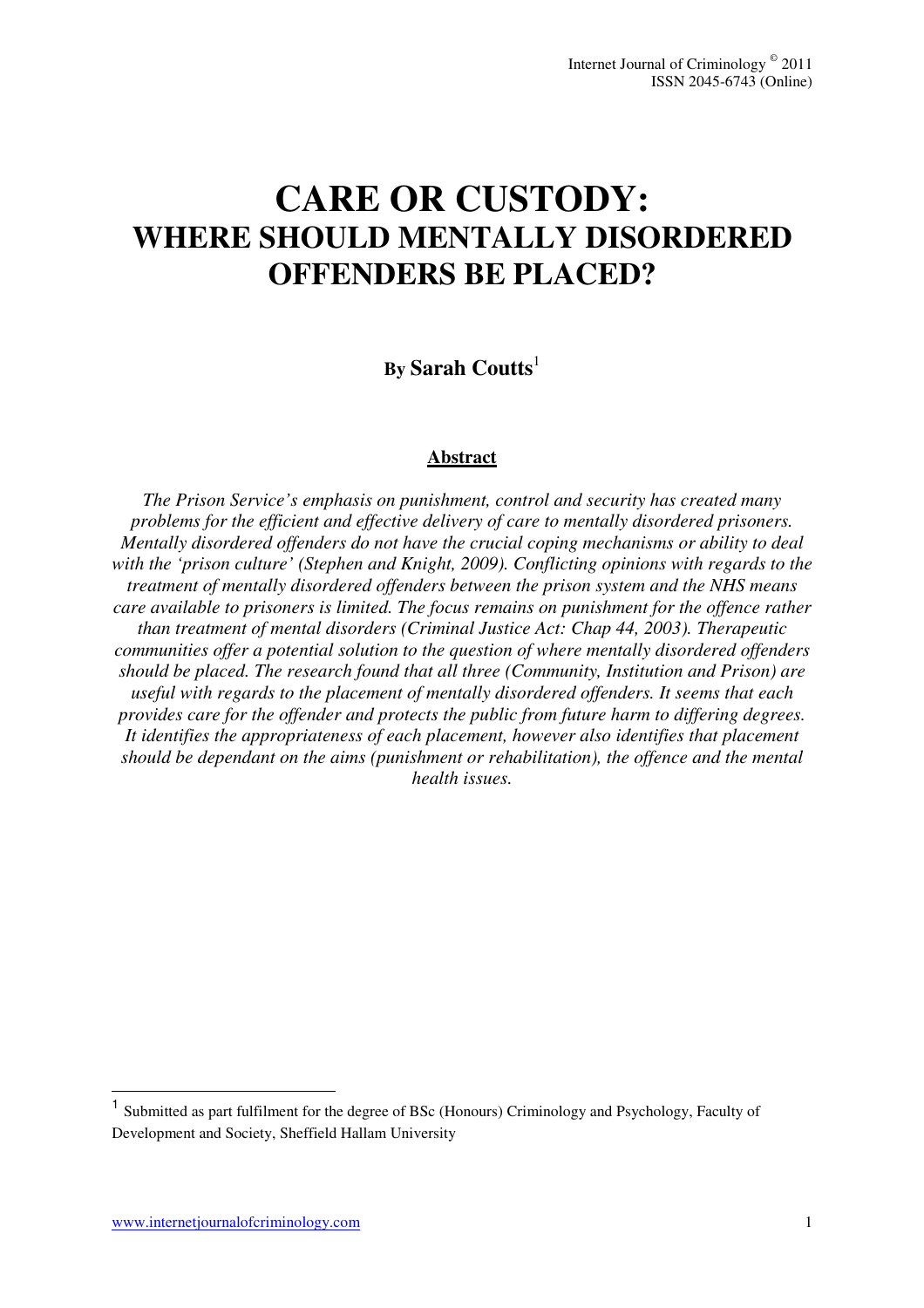## **Acknowledgments**

I would like to dedicate this dissertation to my Dad, who even in his last months focused so much on me finishing my degree. He gave me the inspiration and motivation to finish. I'm sorry he couldn't see me finish, but I hope I made him proud.

I owe my thanks to Katie Cutts for the guidance, encouragement and support during this research project. I would like to thank Ed Pollock for the support he has provided over the last year, and for encouraging me to continue with my degree, when I didn't think I could do it.

I would also like to thank my family for all their encouragement to go to University. For all the little things they have done to help me over come my fears, build my confidence and keep me going. I would not have been able to finish my Degree without the emotional, practical and financial support of my Dad, Mum and Sister, Emma.

I would also like to thank all the friends that have rallied around to support me, look after me and keep me focused. Thank you in particular to Lewis Green and Jane Salinger for the 24 hour support provided, especially over the last 7 months.

Finally I would like to thank my Dad who passed away 2 months ago. You have been a guiding light of inspiration and motivation.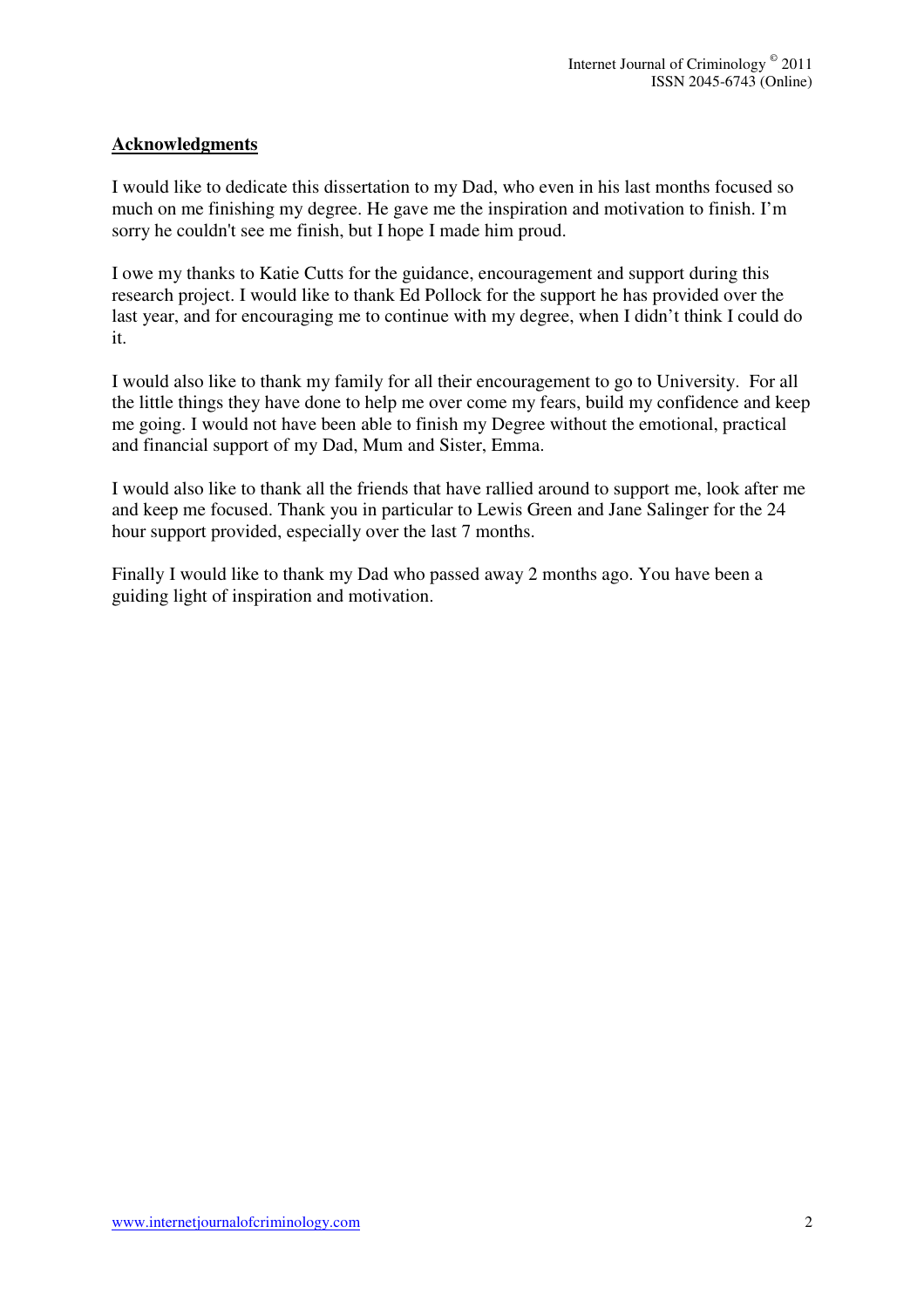#### **Contents**

1.0 Introduction…p4 *1.1 Definition of "Mentally Disordered Offenders" 1.2 Foreword 1.3 Research Question*  2.0 Literature Review…p6 3.0 Methodology…p8 *3.1 Method 3.2 Ethical and Practical Consideration* 4.0 Incarceration…p11 4*.1 Overview 4.2 Analysis 4.3 Findings* 5.0 Institute…p15 *5.1 Overview 5.2 Analysis 5.3 Findings*  6.0 Community…p19 *6.1 Overview 6.2 Analysis 6.3 Findings*  7.0 Conclusion…p23 8.0 References…p25 *Word Count: 10,570*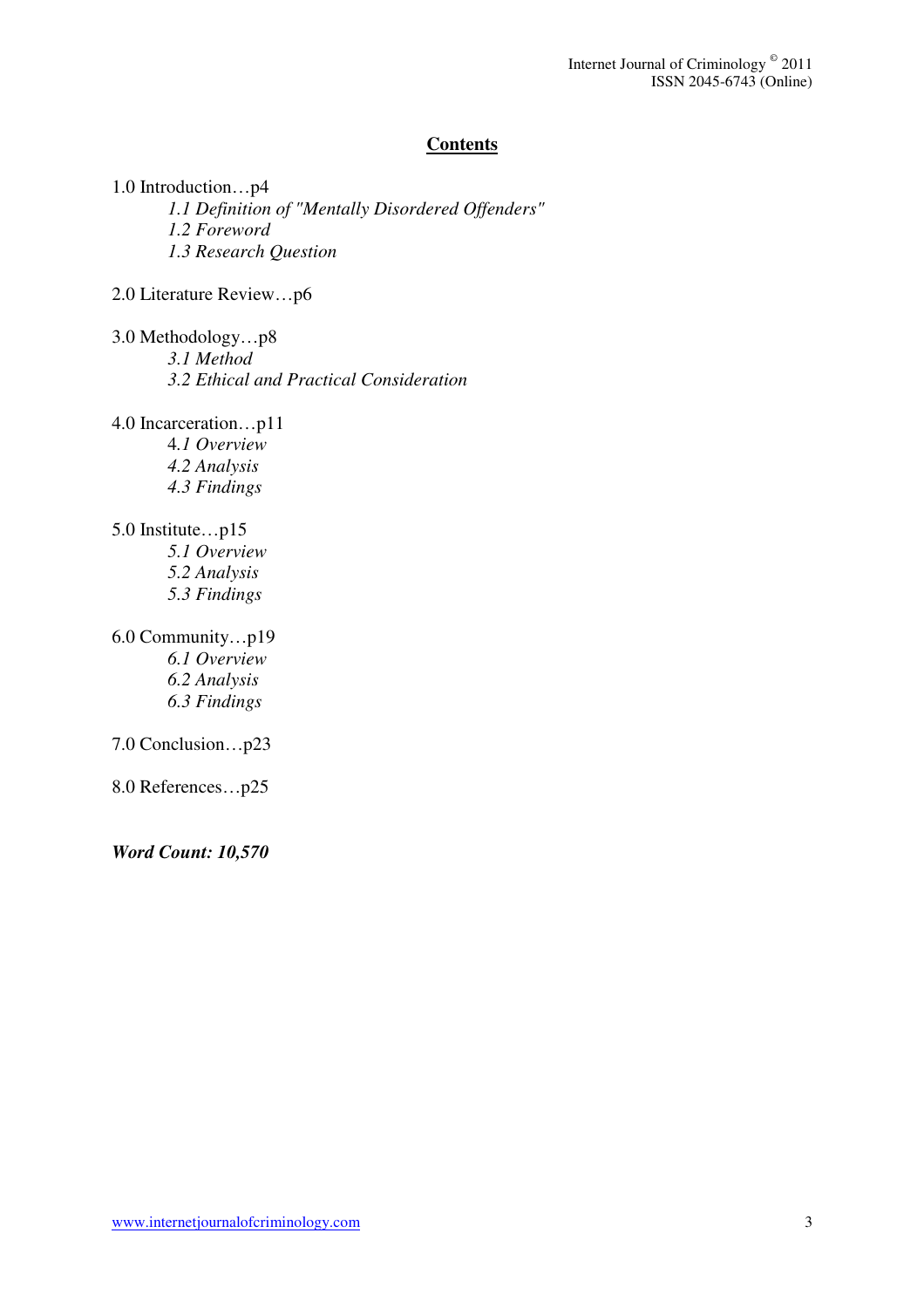# **1. Introduction**

1.1. Mentally disordered offenders are defined by the mental health act as *"those who come into contact with the criminal justice system because they have committed, or are suspected of committing, a criminal offence, and who may be acutely or chronically mentally ill…It also includes those in whom a degree of mental disturbance is recognised, even though it may not be severe enough to bring it within the criteria laid down by the Mental Health Act 1983 (now 2007)"*(NACRO, 2010)

1.2. The following research will be an investigation into where mentally disordered offenders should be placed. The Prison Service's emphasis on punishment, control and security has created many problems for the efficient and effective delivery of care to mentally disordered prisoners. Mentally disordered offenders do not have the crucial coping mechanisms or ability to deal with the 'prison culture' (Stephen and Knight, 2009). Conflicting opinions with regards to the treatment of mentally disordered offenders between the prison system and the NHS means care available to prisoners is limited The focus remains on punishment for the offence rather than treatment of mental disorders (Criminal Justice Act: Chap 44, 2003). Therapeutic communities offer a potential solution to the question of where mentally disordered offenders should be placed. This is what shall be explored within this research.

1.3. The treatment of mentally disordered offenders has historically reflected the views, attitudes and approaches of society. It has invariably been two opposing ideas: "legalism" and "welfarism" (Gostin, 1983). The current legislation (Mental Health Act 1983) states that the treatment of mentally disordered offenders is a matter for the courts to decide and define, as opposed to a medical matter. Traditionally care for mentally disordered patients has occurred within care institutes, however mentally disordered offenders have more recently been moved from care institutes and are now detained in Prison. This raises the question of whether mentally disordered offenders are "mad", "bad" or both. This is difficult to distinguish between when discussing mentally disordered offenders due to the nature of the person. Society accepts that we punish criminals, and heal sick. However mentally disordered offenders fall on both sides of the line which invariably means they need to be punished and treated. The first analysis chapter will look to discuss the advantages and disadvantages of incarcerating the mentally disordered offending population taking into account the aims outlined within the Criminal Justice Act (2003). The Criminal Justice Act 2003 states that offenders must be punished, rehabilitated, and the public protected from any harm the offender could cause. The second chapter looks to assess the effectiveness of institutes in conjunction with the aims outlined under the Criminal Justice Act (2003), looking specifically at public protection and rehabilitative or treatment focused approaches. Finally the community placement for mentally disordered offenders will address the advantages and disadvantages of mentally disordered offenders being placed within a community setting, again in line with the Criminal Justice Act 2003. The question that this research looks to answer is "Should mentally disordered offenders be placed into a care institution, prison, or community or should an alternative solution be explored?" Due to the need for public protection, punishment and treatment of the offender it is important to identify that community care, institutionalisation and incarceration may not be the appropriate solution of where mentally disordered offenders should be placed. This shall be explored through literature that will be reviewed in this research. The first aim of this research is to explore and build on previous research in this area. To secondly assess previous research and policy documents to identify which is deemed to be the most appropriate institution to place mentally disordered offenders. The first objective is to identify the most appropriate place for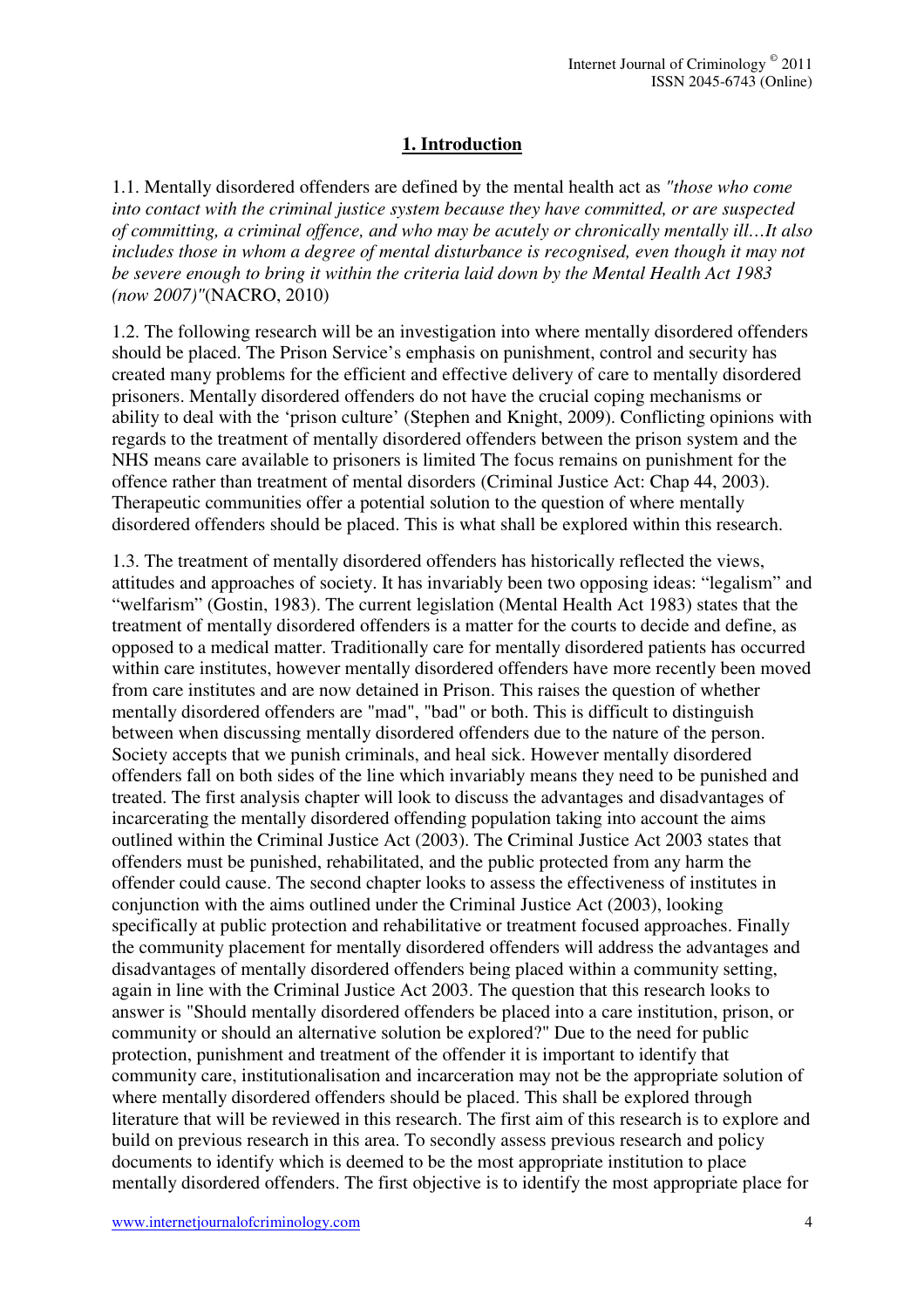mentally disordered offenders, taking into account of treatment, punishment and public protection. The second is to highlight the differing opinions of the NHS and prison system when dealing with mentally disordered offenders, through a critique of literature with regards to the effectiveness of treatment programmes and recidivism rates within Prison, Mental Health Institutes or the Community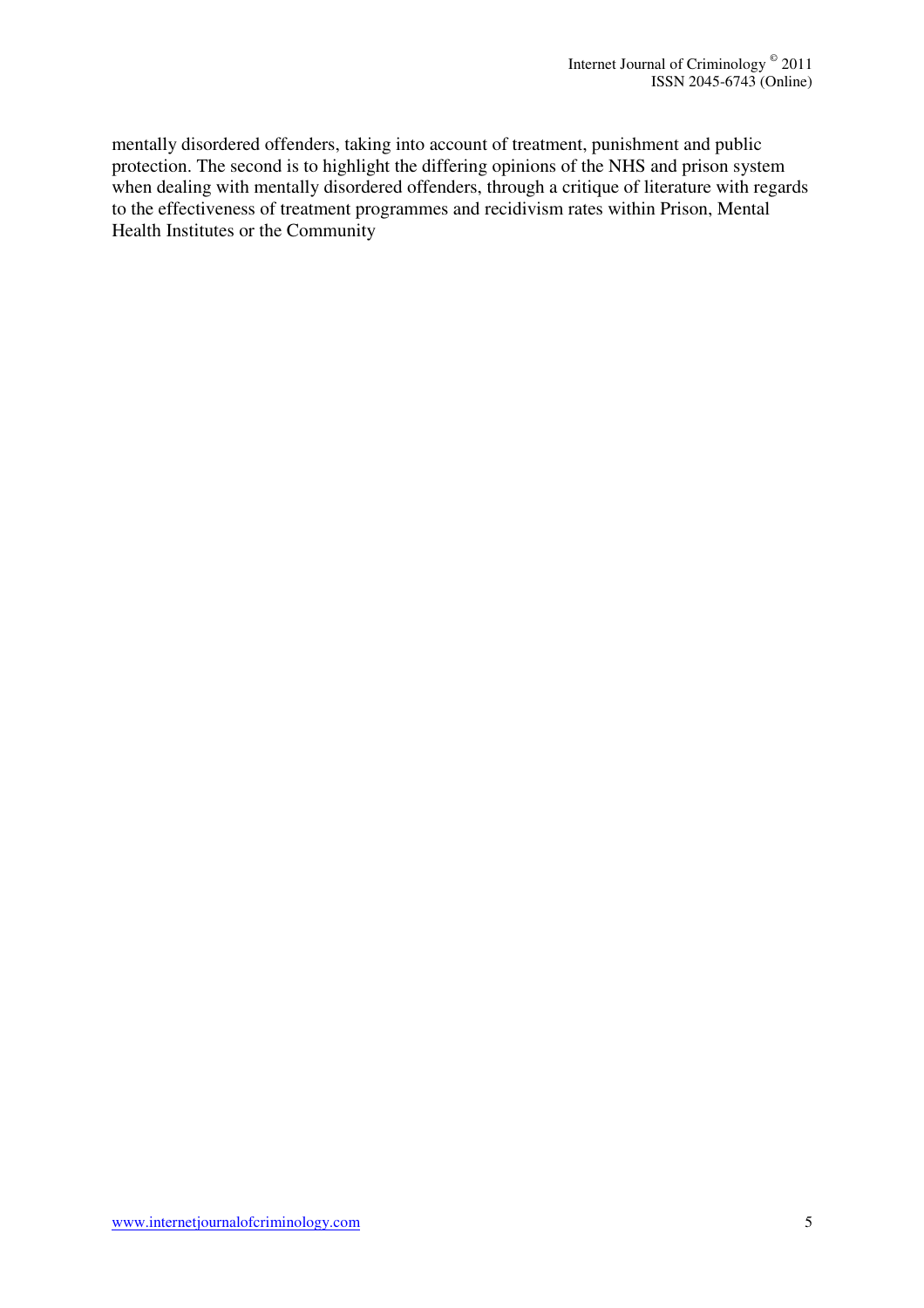# **2. Literature Review**

The Improving Health and Supporting Justice (2009) document states that the government's aim is to provide effective mental health care in the most appropriate environment, be that in the Criminal Justice System or in a health setting. This approach is being taken forward in light of Lord Bradleys (2009) recommendations, whilst also maintaining a focus on the Criminal Justice System's aims of protecting the public, reducing health inequalities, reducing reoffending and health improvement. However the publication focuses on the placement of mentally disordered offenders in the Criminal Justice System rather than an alternative (Seymour and Rutherford, 2008). Although it briefly touches on placement of offenders in other institution's it is very much focused on the fact that mentally disordered offenders are primarily offenders who have mental health issues, and does not seem to recognise that such offenders may have offended due to their mental health issue (Bean, 1986). This document also highlight's the need to reduce the current delay in the psychiatric reports as this potentially allows for some mentally disordered offenders who should be placed in care institution to be placed within the Prison Service, potentially causing more harm for the offender (Roskes, Feldman, Arrington and Leisher, 1999; Bradley, 2009; Durcan, 2006).

The Mental Health Act 2007 has provision for mentally disordered offenders to be placed into a hospital at sentencing or whilst in prison after assessment, as outlined in the Criminal Justice Act 2003. Section 37 is sometimes used to order mentally disordered offenders to be detained in a hospital at sentencing. Section 45a is similar to that of Section 37 (Mental Health Act, 2007), however this allows for the offender to be transferred back to prison from hospital. Sections 47 and 48 (Mental Health Act, 2007) allow for the offender to be transferred to a hospital. The Mental Health Act, 2007 is important to this research as it includes guidelines for treatment and rights of the offenders. It also highlight's the ability to place offenders in care institutions rather than prisons (Roskes et al, 1999, Bradley, 2009; Torrey, 1993). However it is not an advisory document of where is best, it simply outlines the options available currently.

The article by Stephens and Knight (2009) reviewed literature on the area of mentally disordered offenders in the prison system, and questioned if this was the most appropriate institution for this type of offender to be placed. They suggested that the conflicting aims of the NHS and Prison system had led to neglect within the prison service of mentally disordered offenders (Torrey, 1993; Gostin, 1977). They suggest that a therapeutic community maybe a more appropriate placement area for mentally disordered offenders so that they can receive the appropriate treatment and care for their condition whilst also providing public protection. Although these are aims for the prison service it is suggested by Stephens and Knight (2009) that the prison service is not equipped to meet these aims for all the mentally disordered offenders due to *"individual characters, particular illness, length of sentence and medical resources within the prison*" (Stephens and Knight, 2009, pp3; Leibling and Kramp, 1994; Stern, 1989; Brooker, Ricketts, Lemme, Dent-Brown and Hibbert 2005; Cavindino, 1997). However Stephens and Knight (2009) also highlight that punishment and treatment can happen in one system through the example of Grendon Underwood (HMP) (Bradley, 2009). They suggest the prison service would learn a great deal from the therapeutic approach to rehabilitation of mentally disordered offenders (Roskes et al, 1999; Rice et al, 1992). It identifies that mentally disordered offenders are at risk of improper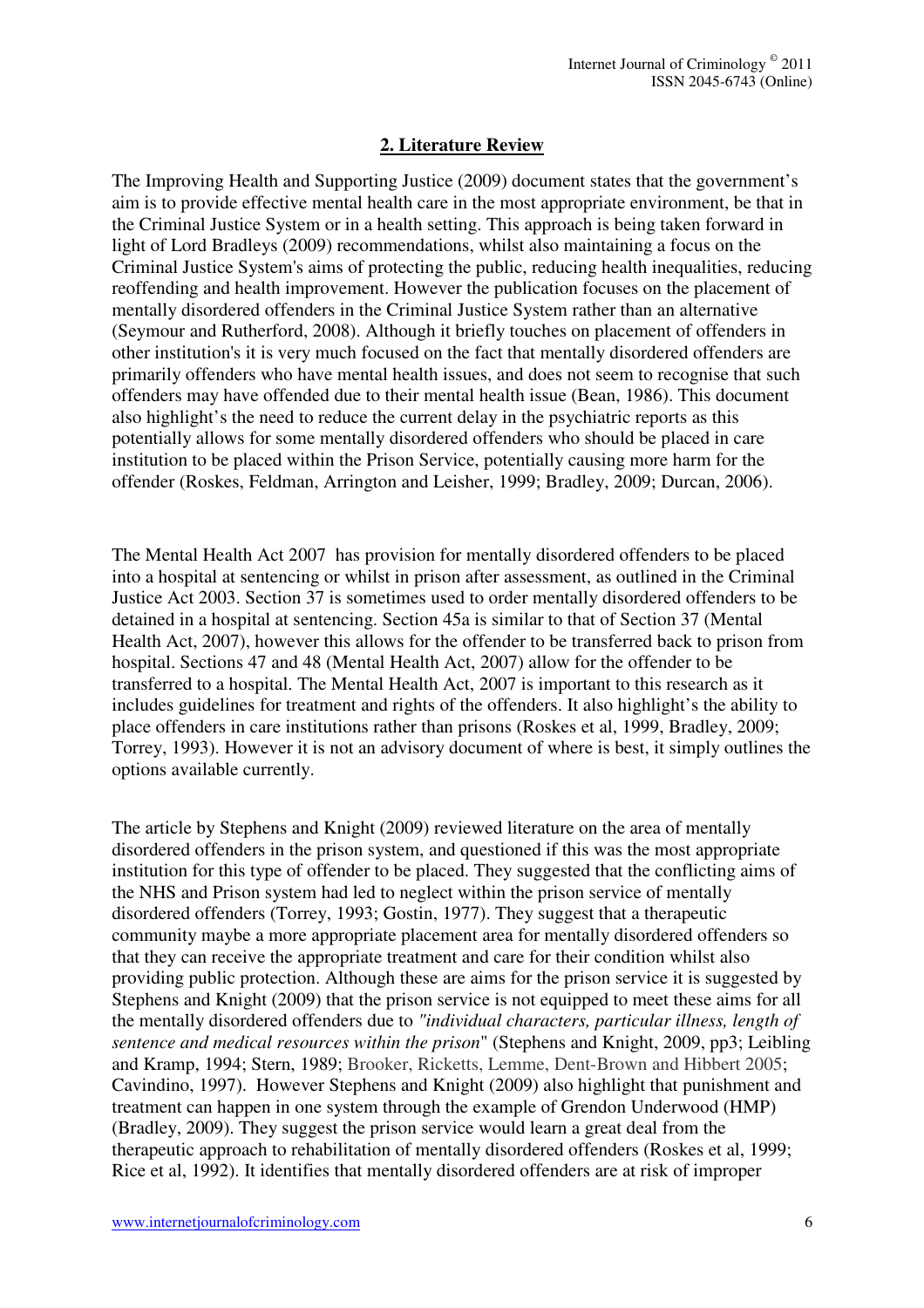treatment whilst in Prison, and that this may lead them to re-offend. Their use of data collected from government bodies and from other researchers allows for a rounded approach to the area.

According to Roskes et al (1999) mental illness is prevalent in the prison population; this is reflected within the Bradley Report (2009) which states 78% of male offenders and 64% of female prisoners have a personality disorder. Roskes et al (1999) identify a number of models for the treatment of mentally disordered offenders within the community through use of the probation service. They also identify a "novel collaborative approach" (Roskes et al, 1999) to help mentally disordered offenders succeed with treatment in the community. Roskes et al (1999) also identify problems that this population will face during treatment in the community. This key article will inform the research in identifying areas which can be manipulated so that the best institution or other can be identified and problems reduced or eliminated to help reduce recidivism in this area. Although this article is based on American Psychiatry and their penal system it will be able to add insight into the treatment of mentally disordered offenders in the UK due to the sheer number of offenders in the United States, and the development of treatment programmes (Senior, 2005; Blummenthal and Wessely, 1992). Again this article has identified other areas of research that are key to this research project and has helped inform the methodology of this research piece. As a key piece it has also identified that the prison system is at risk of being abused as a mental hospital rather than a jail (Torrey et al 1993) and offers an alternative stance to that of Stephens and Knight (2009). This is turn will help identify and inform any recommendations that can be drawn from this research.

Rice, Harris, and Cormier (1992) conducted research on therapeutic communities for mentally disordered offenders. Although there research was aimed at treatment and recidivism of Psychopaths, it does highlight the efficacy of these communities with many other mental illnesses (Potter, 1995). Again this research highlights many problems associated with some mental illnesses like Psychopathy and the treatment programs they can be entered into and the effectiveness of these treatment programs. It also highlights the need for some sort of public protection from these types of mentally disordered offenders. This research is key to the research project as it will help identify treatment programmes which could be implemented in an institution or other type of care for mentally disordered offenders, and inform any recommendations which can be drawn from the research project.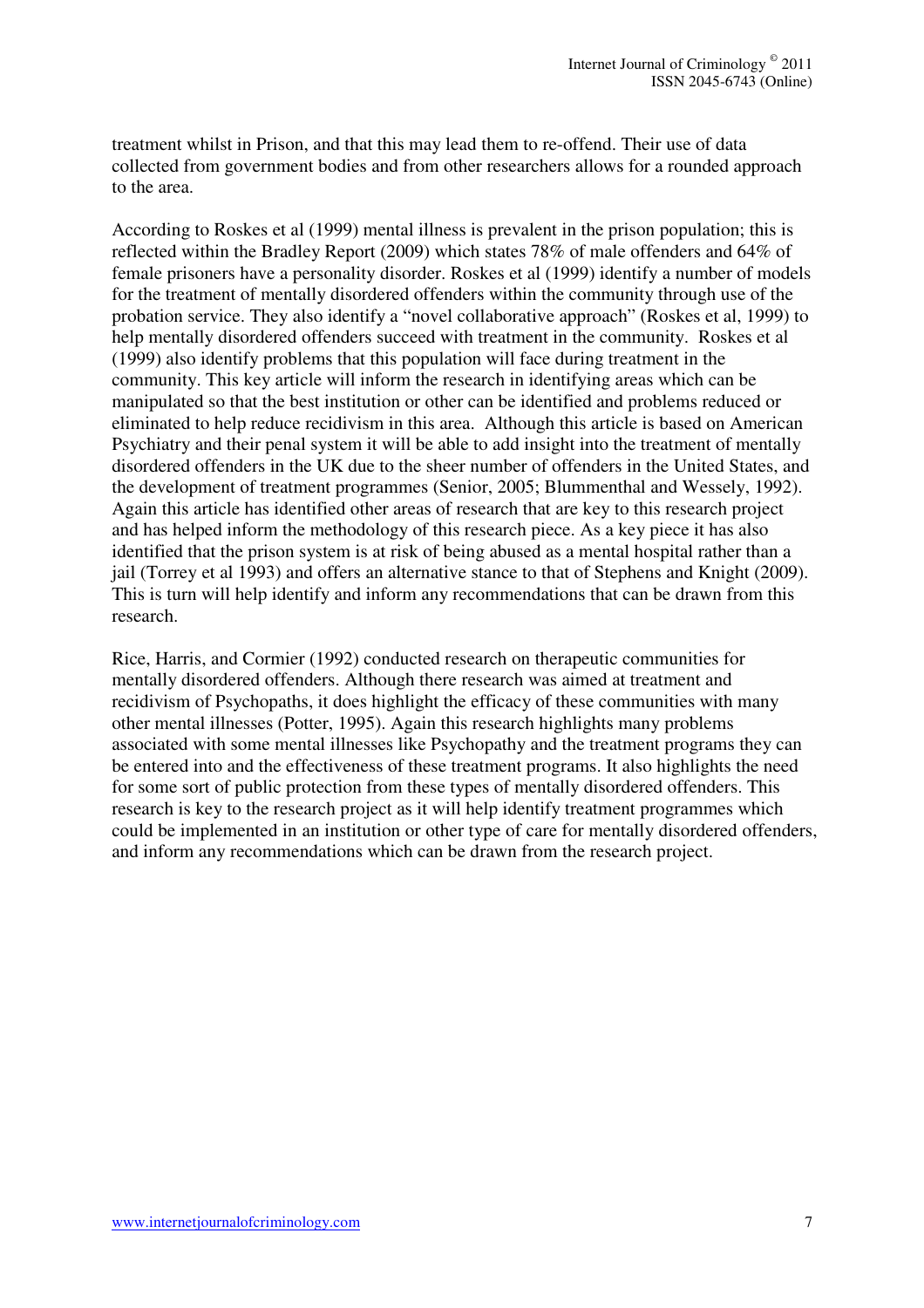## **3. Methodology**

#### 3.1. Method

This research is based on a qualitative collection and analysis of literature, documents and data obtained through secondary research. It will take a non-empirical approach to the literature which is reviewed. It will review the literature provided by government bodies, policy documents, research, journal article, and treatment programmes. The literature review will be undertaken to reveal the pertinent issues in relation to where mentally disordered offenders should be placed taking into account the psychological needs, protection and public safety.

The analysis strategy that will be used is that of literature based Thematic Analysis (Bryman, 2004). Through reading existing policy documents, research, journal articles and other texts key, themes will be revealed and this will allow for the appropriate questions to be asked of each document. Each piece of literature will be assessed in relation to quality, using Scott's (1990) four criteria: Authenticity, Credibility, representativeness and meaning. A review framework will be produced so the same questions are asked of each piece of literature to aid reliability and validity, and allow easier analysis. This will allow for relevant themes to be identified, measured and critiqued at the same level for each piece of literature. It will also keep the research focused and irrelevant information will not be taken forward.

The literature review will encompass both desk and library based searches using the following process (Bryman, 2004); noting relevant details as they come to light, searching "mental disorder" and "mentally disordered offenders", using information from existing references from key texts, keyword internet searches using Google, Google Scholar and Lit Search and focused searches on appropriate pages such as NHS website and Home Office.

The data collected will then be assessed based on recidivism rates and also the effectiveness of treatment where applicable, along with consideration of public and personal protection. Literature will also be assessed on how well it achieves the aims laid out by the Criminal Justice System, the NHS and the mental health authorities. The research should also highlight areas which have worked and those that have not so that conclusion may be drawn as to the appropriate placement of mentally disordered offenders.

#### 3.2. Ethical and Practical Considerations

The reason a literature based thematic analysis has been adopted is due to many ethical considerations. Time and money are also factors when assessing the appropriate method to carry out research. The amount of time needed to review interviews and observations, and produce a well balanced argument from the research data, would exceed the time constraints for this research project. It would also be difficult to build relationships with participants in this time frame, and this could impact the data collected. For this reason a thematic analysis of literature was adopted so that these issues could be overcome. It is hoped that the literature that is reviewed within this research will allow for areas that this project cannot access, such as personal views of mentally disordered offender's. It is pertinent to mention that some issues discussed by any of these parties including mentally disordered offenders themselves could indeed raise further issues that would be difficult to approach, such as disclosure, confidentiality, trust, and allegiances (Code of Ethics, 2009).

It is important to mention that the literature available to be reviewed is not exhaustive and that the research that has been reviewed has not been compared on a "like for like" basis.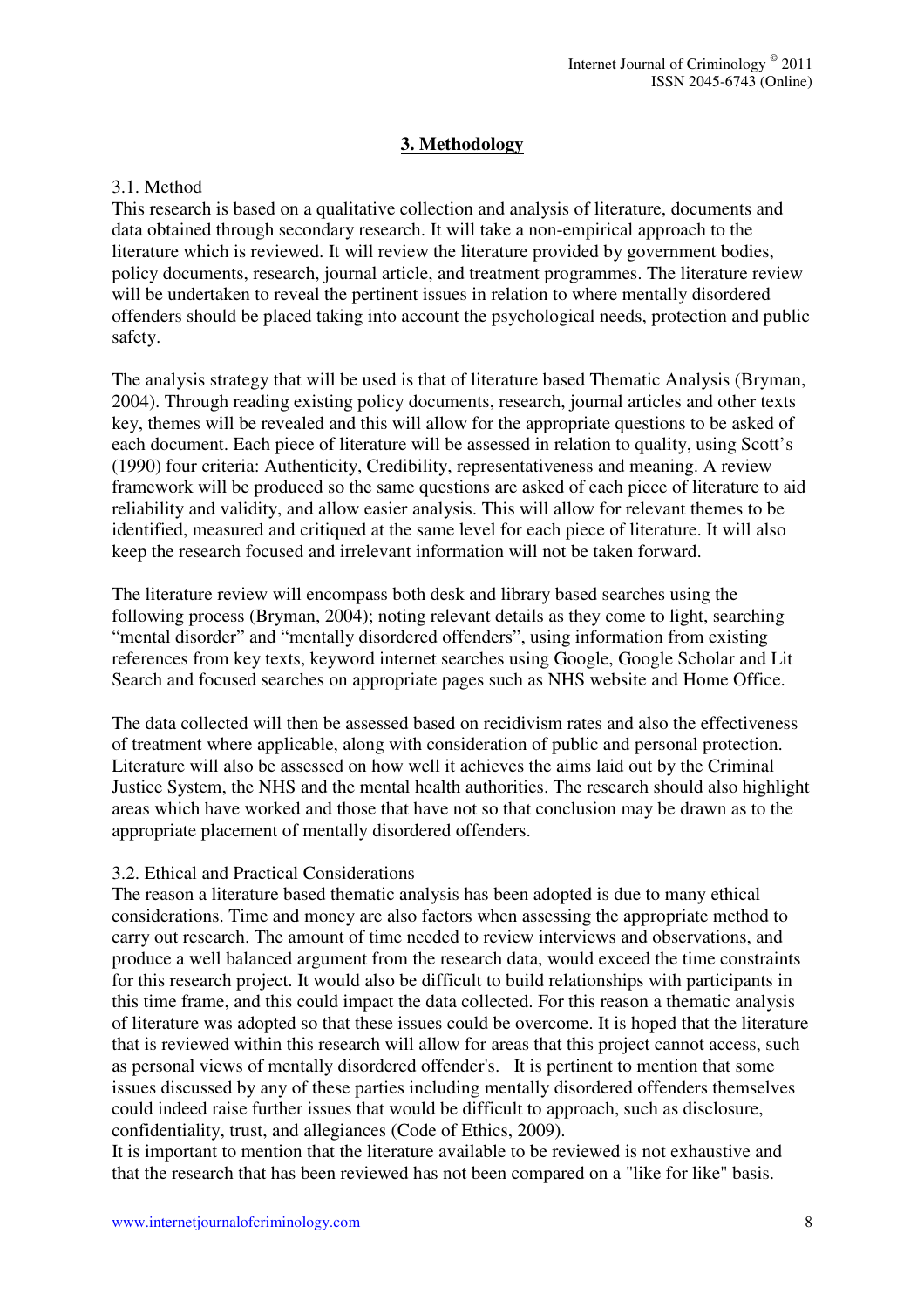Thus it would be impossible to draw concrete conclusions from this thesis. However it is hoped that this thesis will highlight the advantages and disadvantages of each placement and identified areas that may be improved in the future to reduce re-offending, increase the effectiveness of treatment and punishment, and maintain public protection.

 It would be impossible to generalise the findings to the mentally disordered population due to the wide variety of mental health issues and varying offences that have been committed. However this research is replicable, although it is subject to the view and opinions of the past present and future researchers. Validity and reliability will be high within this thesis due to it assessing the previous literature in relation to the placement of mentally disordered offenders.

Approval from the NHS Research Ethics Committee (Royal College of Nursing, 2004) would also need to be gained before any research could be conducted involving those under medical care for their mental health issues. This would not be possible due to time restraints. The research ethics that would need to be considered from an NHS point of view are the same as those outlined under the British Psychological Society Code of Ethics, 2009), and these will be explored in more detail

It can also be argued that mentally disordered offenders lack the capacity to consent to interviews about their placement and treatment and this raises issues of if the care/punishment providers would be in an ethical position to consent for the offenders (Code of Ethics, 1.3 (iv), 2009; Research Ethics, 2009). As capacity is a very subjective area, it would also be easy for those parties involved with mentally disordered offenders to declare the offenders unfit to consent when they would like to part-take in the research. Moreover it must be explained to all involved that there is a legal definition of capacity and this must be complied with (Research Ethics, 2009). It is also possible that offenders may not be able to consent due to the nature of their detention.

It would also be difficult to express that mentally disordered offenders have a right to withdraw from the research, if they are in an institute they may feel that they have to continue for fear of being reprimanded (Code of Ethics, 1.4 (ii), 2009).

The British Psychological Society (2009) state that "*Concerns involve unethical behaviour but others involve lack of information, poor planning or carelessness. Reflective practice, peer support and transparency of professional activity would prevent problems occurring or developing into serious concerns*" pp 7. This suggest that a thematic analysis of the existing literature would be a more appropriate approach when dealing with mentally disordered offenders, who are vulnerable not only because of the mental health issues they display but are also vulnerable due to being part of the offending population (Bradley, 2009)

It is also pertinent to mention the researcher's responsibility to avoid harming mentally disordered offenders. This includes physical and psychological issues that may arise from interviews, or observations which could be detrimental to treatment the offenders are receiving (Code of Ethics, 3.3 (i), 2009; Research Ethics, 2004). It is also for these reasons that the research is taking a literary basis, so that harm to the offenders can be eliminated from the study. However the researcher must be mindful of the implications that this study may have on the future placement of offenders (Code of Ethics, 2009; Research Ethics, 2004)

It is relevant to note that research or observations of mentally disorder offenders could put the researcher at risk of harm, again this could be physically or psychologically (Code of Ethics, 3.1 (iv), 2009).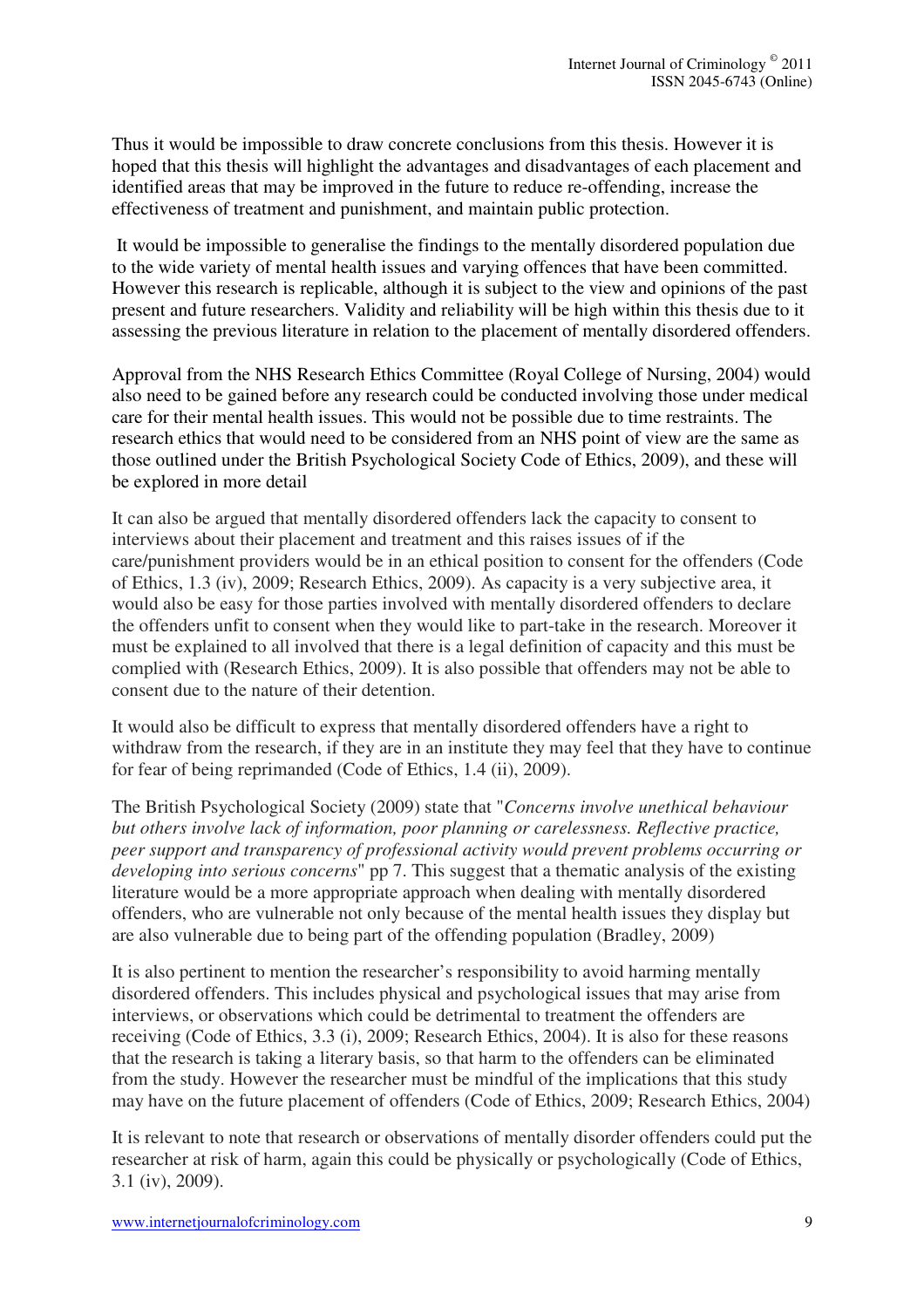When conducting a literary based research project the researcher must be mindful to acknowledge any arguments, opinions, research findings and conclusions. This will be done throughout the research project, maintaining professional integrity and only claiming appropriate credit of conclusions and research findings (Code of Ethics, 4.1 (vi), 2009). These considerations further supported the use of a literary based research project. This research aims to analyse the advantages and disadvantages of various placements of mentally disordered offenders, allowing for different perspectives. It will evaluate the outcomes to inform future decisions, with regards to ethics, treatment and placement of mentally disordered offenders.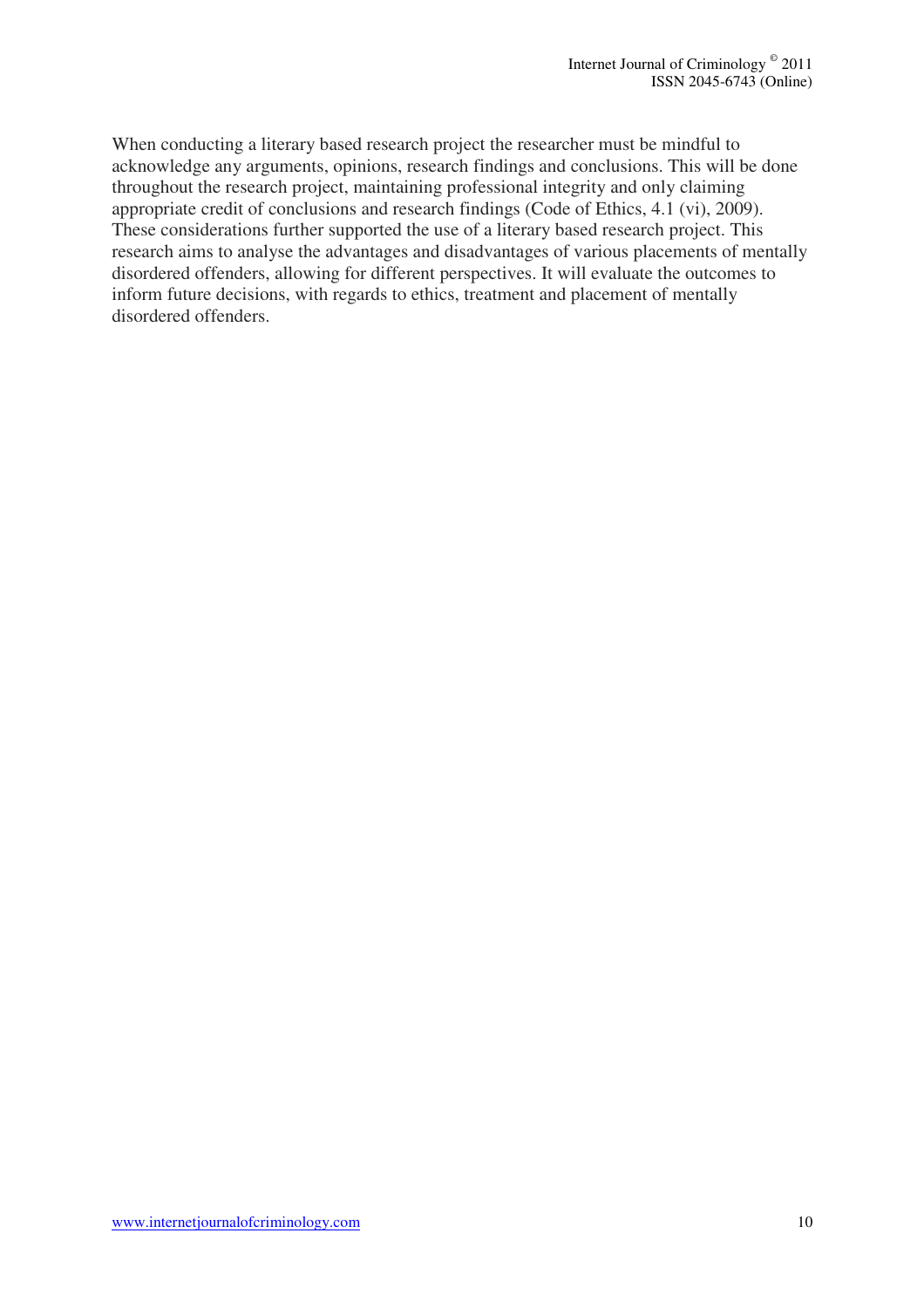## **4. Incarceration**

#### 4.1. Over View

 Incarceration is defined as confinement or imprisonment within a defined area such as a prison. Throughout the history of prison it has been stated that prison is a system *'intentionally organized for the purpose of inflicting deterrent punishment'* (Gunn et al, 1978 pp 9).

The cost to the public and to the offenders being imprisoned is constantly discussed in relation to psychological health, public protection, and expenditure and recidivism rates. This chapter looks to discuss the advantages and disadvantages of incarcerating the mentally disordered offending population taking into account the aims outlined within the Criminal Justice Act (2003). The Criminal Justice Act 2003 states that offenders must be punished rehabilitated, and the public protected from any harm the offender could cause. Imprisonment will be discussed in relation to existing literature that has focused on this population and offer an insight into whether the Prison System is an appropriate setting for mentally disordered offenders to be placed. The literature reviewed under the analysis chapters have been quality assessed under Scott's (1990) criteria and have been found to be authentic, credible and representative.

#### 4.2. Analysis

 Cavindino (1997) suggests that mentally disordered offender's should be able to enjoy the same rights as offenders without mental health illnesses, which is explored in the Improving Health and Supporting Justice (2009). Improving Health and Supporting Justice (2009) states that the government's aim is to provide effective mental health care in the most appropriate environment be that the Criminal Justice System or in a health setting. The publication focuses on the placement of mentally disordered offenders in the Criminal Justice System rather than an alternative. It highlights that whether in custody or under supervision offenders are more likely to suffer mental health issues. It also states that those within the Criminal Justice System often experience problems gaining access to appropriate care and treatment for their mental health issues. However, Improving Health and Supporting Justice (2009) suggest that the prison service has more to offer than it has previously, and that the appropriate placement for this population is within the prison service. It suggests, like the Criminal Justice Act (2003) that the most important factor when dealing with offenders, and with mentally disordered offenders, is that of public protection. It then looks at reducing health inequalities, reducing re-offending and finally health improvement. Whilst trying to obtain the rationales outlined within the Criminal Justice Act (2003), Improving Health and Supporting Justice (2009) focuses on the offenders being offenders first and in need of treatment secondly. This is a reasonable assumption to make if the offender has the mental capacity to understand what they have done wrong, to understand the difference between right and wrong, and if they can be held responsible for their actions. This has been supported by Bean, (1986) who suggests that mentally disordered offenders' should be incarcerated for a number of reasons. The first is that it is beneficial for the mentally disordered offender as it allows them to be perceived as more than just their illness. Furthermore it instils in society that mentally disordered offender's are capable of making their own decisions and should be held responsible for all of their actions. However if the person to be incarcerated should, at the time of committing the crime, lose the capacity to understand what is required by law, then it is taken that they should not be held responsible for there actions. (Hart, 1968)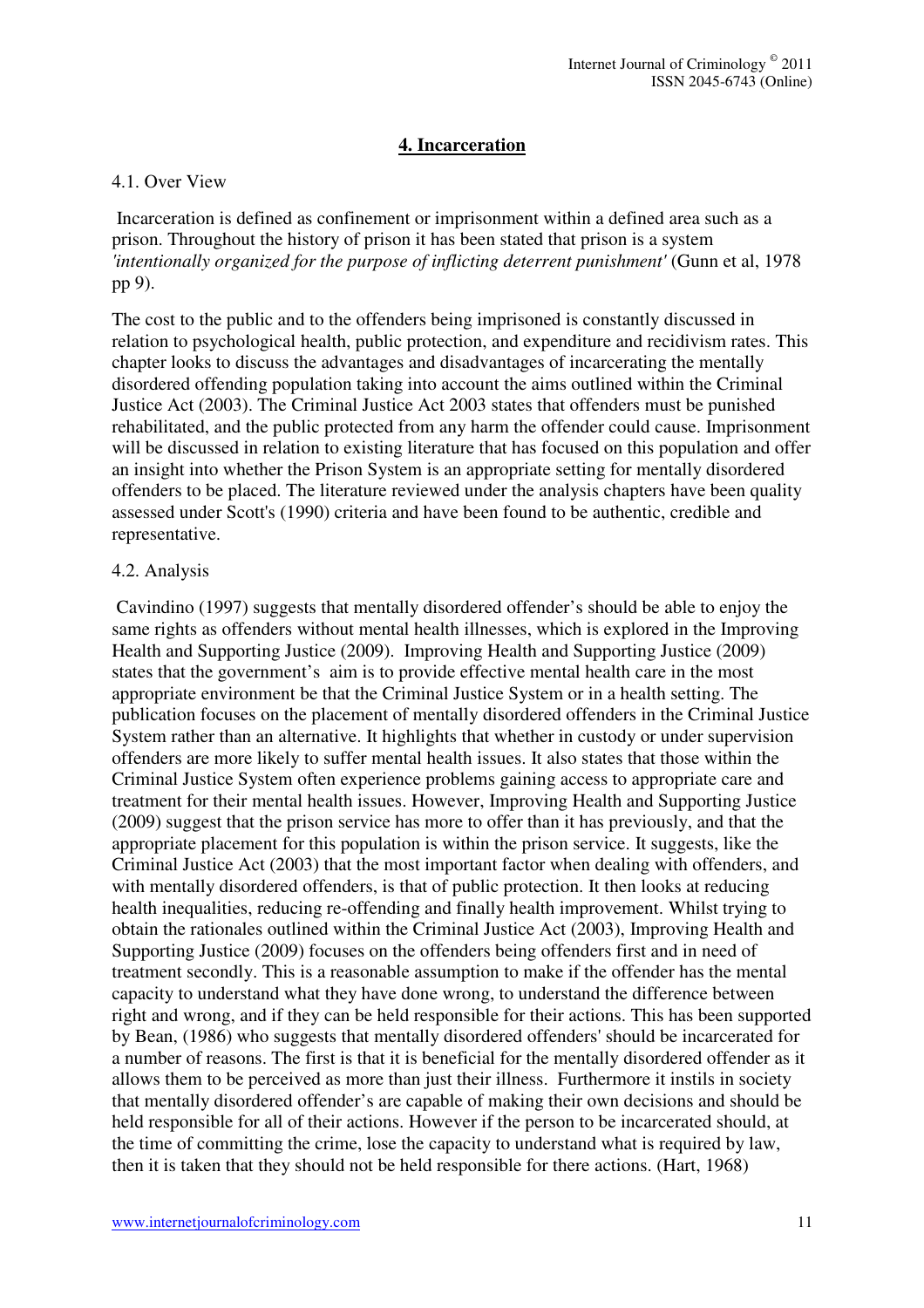Improving Health and Criminal Justice (2009) is supported by previous research conducted by Gostin (1977) and Cavindino (1997) who stated that society is a strong advocate for the belief that mentally disordered offenders have the right to be held responsible and punished for the crimes which they have committed and be held in custody for a period of time which reflects the gravity of the offence they committed. They still need to be treated for their mental illness however society is justified in protecting itself by holding the mentally disordered offender in custody, if the offence is deserving of such a punishment. Moreover, Gostin (1977) suggests that whilst the mentally disordered offender is held in custody, then everything in society's power should be done to try to rehabilitate this offender so that they may (if appropriate) be reintegrated back into society. This remains in line with the aims of Improving Health and Criminal Justice (2009) and the Criminal Justice Act (2003), which states that offenders should firstly be detained within the prison system to protect the public and secondly treated and rehabilitated.

Although the Improving Health and Criminal Justice (2009) document briefly touches on placement of offenders in other institution it is very much focused on the fact that mentally disordered offenders are primarily offenders who have mental health issues, and does not seem to recognise that such offenders may have offended due to their mental health issue. This issue is supported by the fact that mental illness is prevalent within the Criminal Justice System (Roskes, Feldman, Arrington, and Leisher, 1999) and this raises the question of if the mentally disordered offenders committed the offence due to their mental illness, or if mental illness is developed whilst in prison. Rose (1985) suggests that the ever increasing protection of civil liberties of the mentally ill, from tightening treatability criteria, can lead to the denial of treatment of mentally disordered offenders'. This is highlighted as "defensive psychiatry" by Prins (1992), suggesting that tightly controlling the amount of psychiatric intervention, the medical profession will alleviate the suffering of fewer and fewer patients. This would lead to fewer patients being classified as mentally disordered, inevitably increasing the number of mentally ill patients being in prison. This is supportive of Roske et al (1999) and Singleton, Bumpstead, O'Brien, Lee and Meltzer (2001; Singleton, Meltzer, Gatward, Coid and Deasy, 1998) research that shows there is a higher proportion of a mentally ill patient's in prison than in the respective society, such as 66% of prisoners suffer with a Personality disorder as opposed to 5.3% of the general population (Singleton et al, 1998; 2001).

It is suggested by Stephens and Knight (2009) that the prison service is not equipped to meet all these aims for treatment of all the mentally disordered offenders due to *"individual characters, particular illness, length of sentence and medical resources within the prison"* pp3 (Stephens and Knight, 2009). They suggested that the conflicting aims of the NHS and Prison system had led to neglect within the prison service of mentally disordered offenders. However Stephens and Knight (2009) also highlight that punishment and treatment can happen in one system through the example of Grendon Underwood (HMP). They suggest the prison service would learn a great deal from the therapeutic approach to rehabilitation of mentally disordered offenders. This is also supported by the Lord Bradley Report (2009) in which Lord Bradley suggests that the NHS should take responsibility for health services within prisons, such as including mechanisms to ensure the Care Programme Approach (HM Prison Service and NHS Executive Working Group, 1999) is functioning satisfactorily. It identifies that mentally disordered offenders are at risk of improper treatment whilst in Prison, and that this may lead them to re-offend. Alternative research carried out by Torrey (1993) suggests that the prison system is at risk of being abused as a mental hospital and should be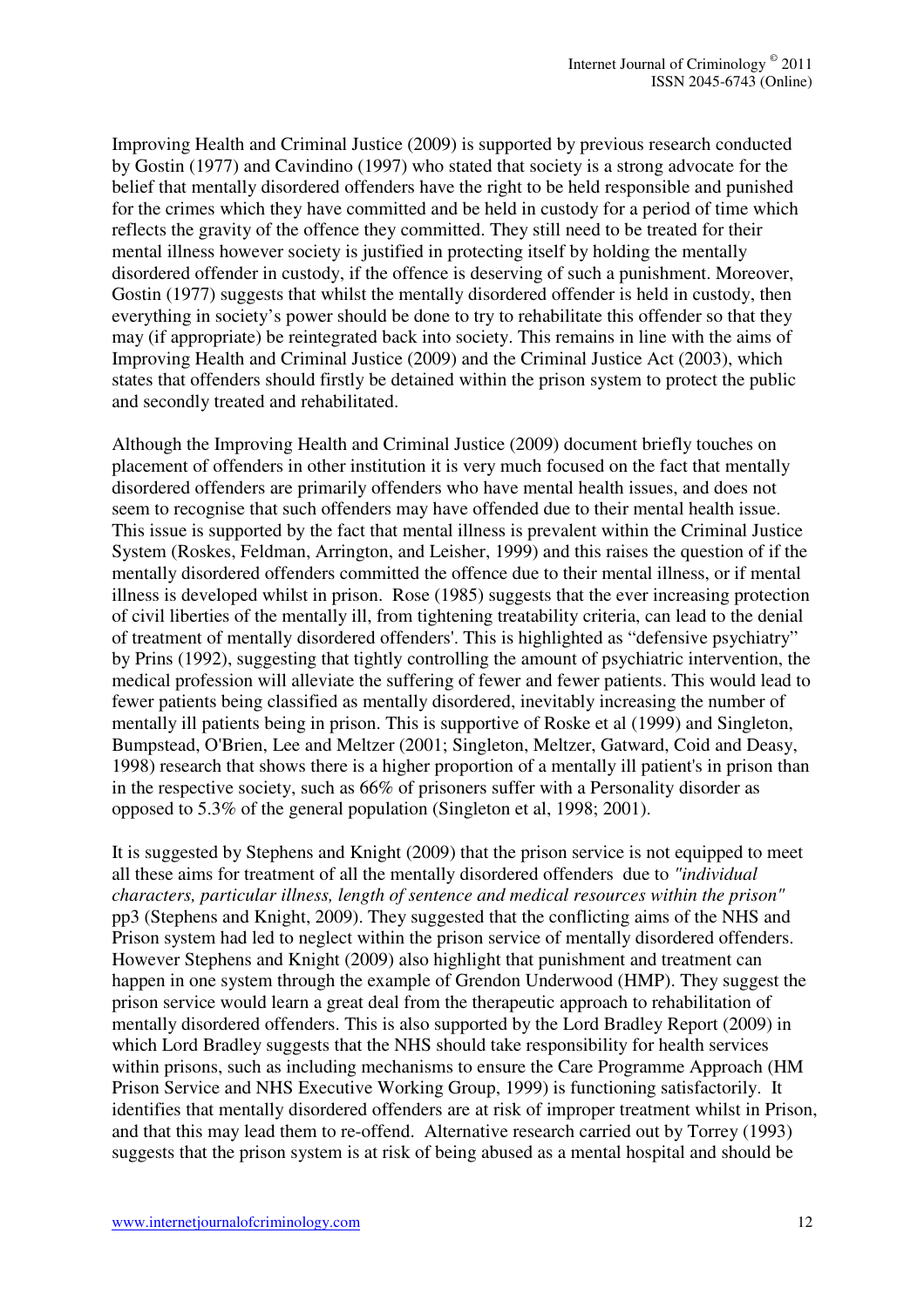reserved for those who do not have mental health issues. An alternative institute should be used to detain mentally disordered offenders

Gostin (1977) suggests that the legal approach is inappropriate as "*there is little in the traditions, training or experience of judges or members of the legal profession to commend them in preference to the professionals traditionally associated with humanism*"pp28 . The emphasis that has been placed on the ability of the law to intervene is aimed at raising the position of the mentally ill. Whilst Gostin (1977) supports mentally disordered offenders being placed within the prison system, he disagrees with treating those offenders within that system, and it should be left to professionals in other institutions. The treatment model holds that the law, under its own momentum and with little concern for those lives it is reshaping, crushes the individual under the weight of the legal process. This is due to the adversarial nature of the British Criminal Justice System. The Treatment model suggest then, that the legal system take a similar approach to that of the Children Act 1989, in which the focus was placed on the child them self rather than the interests of others involved. Therefore a more appropriate approach to mentally disordered offender's would be not to focus on the punishment of the mentally disordered offender, but rather to focus upon the offenders and provide the appropriate treatment and care for their mental condition. This approach is supported, moreover, by Mill (1985 pp1429) who further critiques the Incarceration of mentally disorders stating that

*"The only purpose for which power can be rightfully exercised over any member of a civilised community, against his will is to prevent harm to others. His own good, either physical or moral, is not sufficient warrant. He cannot rightfully be compelled to do or forebear because it will be better for him to do so, because it will make him happier, because in the opinions of others, to do so would be wise or even right."* 

Further research by the Home Office (Liebling and Kramp, 1994; National Institute for Mental Health in England and Care Services Improvement Partnership, 2008) on the suicide attempts of male offenders found that the prison service has an adverse and detrimental effect on the prisoner's mental health. This is further supported by the writings of Stern, (1989; Brooker et al, 2005) who suggested that mismanagement, restrictions due to lack of funding, staffing issues and overcrowding all contribute to the inability to rehabilitate and treat mentally disordered offenders. This inability to rehabilitate and treat due to the issues raised means that the prison system is not achieving the rehabilitative aims that have been outlined within the Criminal Justice Act (2003) and the improving health and justice document (2009). However it must be stated that due to the restrictions placed upon all offenders within the prison system it can be assumed that it is fulfilling the aim of protecting the public, albeit without taking the release of offenders into consideration.

#### 4.3. Findings

The analysis supports the use of imprisonment for public protection, however to use prison as a rehabilitative resource to aid the offender is neither justifiable nor needed (Mill, 1985). From the analysis of the literature it can be seen that incarceration is appropriate for fulfilling the aims outlined in the Criminal Justice Act 2003 with regards to protecting the public (Bean,1986) . However when looking at the treatment of mentally disordered offenders it seems an inappropriate placement due to treatment taking a secondary focus. It can be seen that if the offender has reasonable capacity when committing the offence then they should be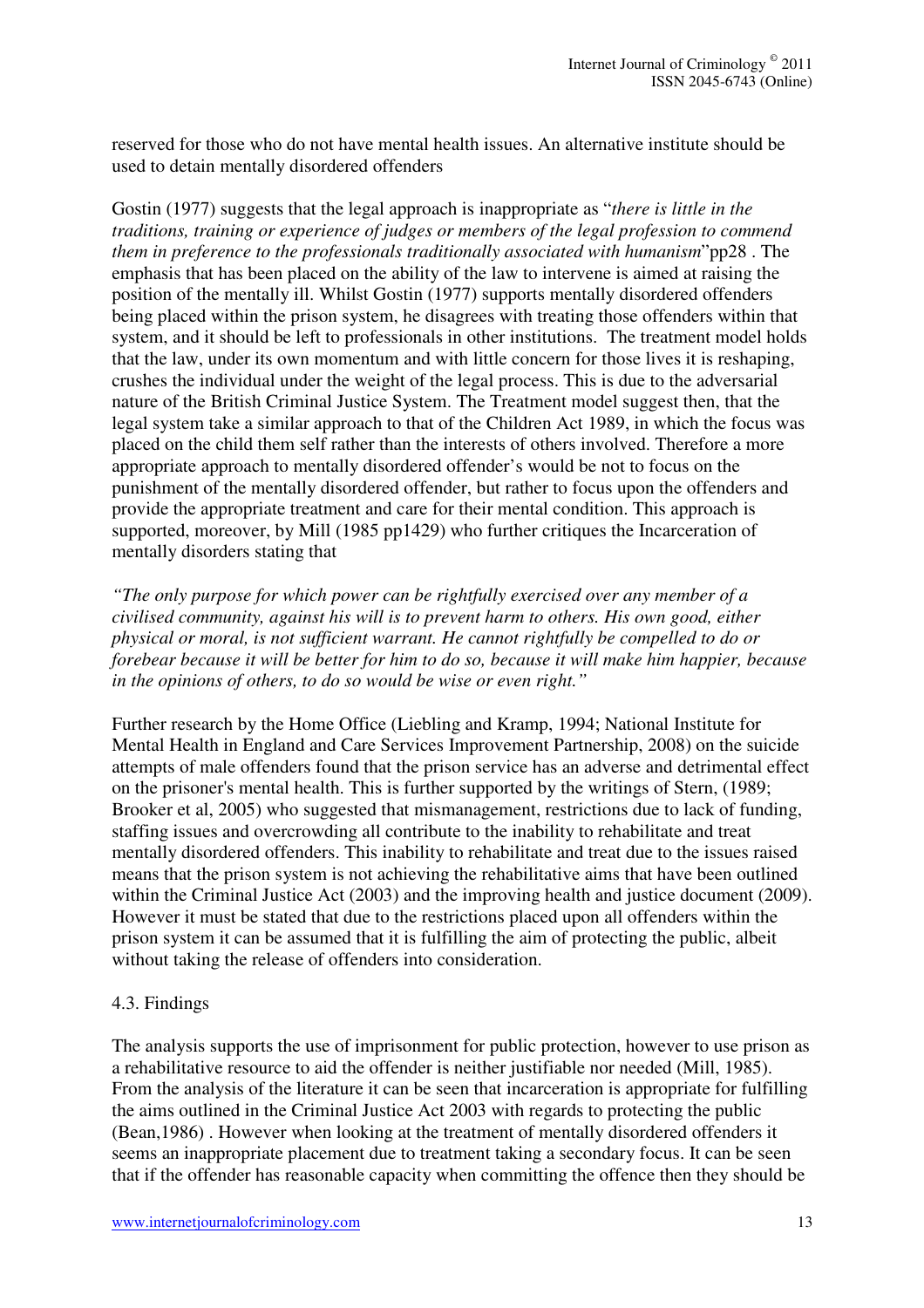treated like the "normal" prison population and treatment for mental health issues should take a "back seat" (Cavindino, 1997). Furthermore if they have diminished capacity then an alternative placement should be provided for these offenders (Hart, 1968). The research shows that imprisonment could be an appropriate placement for mentally disordered offenders if treatment could be gained swiftly, those involved in the care of mentally disordered offenders had more training and the facilities in place to deal with mentally disordered offenders are improved (Improving Health and Supporting Justice, 2009; Gostin, 1977).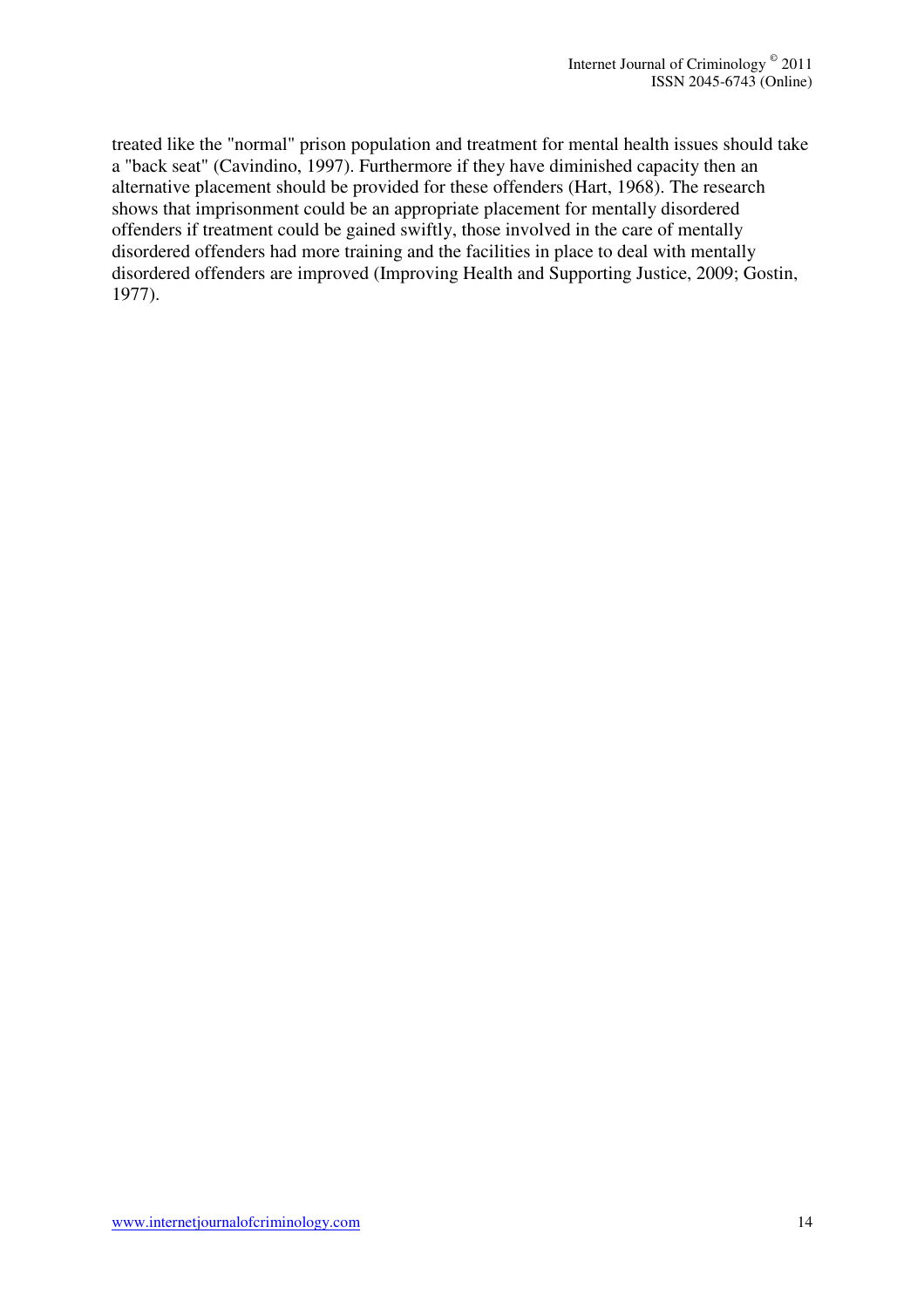# **5. Mental Health Institute**

#### 5.1. Overview

 A mental health institute is defined as "*an establishment in which treatment or nursing (or both) are provided for persons liable to be detained under the [1983 c. 20.] Mental Health Act 1983*". This is the same for any mentally disordered offender who would be detained under the Mental Health Act 1983. This chapter looks to address the advantages and disadvantages of mentally disordered offenders being placed within an institute such as a mental health institute/hospital. This chapter will assess the effectiveness of institutes in conjunction with the aims outlined under the Criminal Justice Act (2003), looking specifically at public protection and rehabilitative or treatment focused approaches. It will review the care providers who are trained with regards to mental health illnesses, whether offenders have a capacity to understand there wrong doing and therefore be held responsible for their actions and review some of the limitations outlined within the previous chapter as possible support for mentally disordered offenders being placed within a mental health institute.

As discussed in the previous chapter, imprisonment is an appropriate place to detain offenders for public protection but it is does not seem to be the most appropriate place to detain mentally disordered offenders who need treatment and have diminished capacity. Under the Improving Health and Criminal Justice's (2009 p3) own admission the prison service is not doing enough to treat mentally disordered offenders: "*over the last decade, we have already made great strides to achieve better outcomes for this group…However this does not go far enough*". Within this chapter an alternative placement will be explored to identify if this is more appropriate in achieving better outcomes for mentally disordered offenders.

#### 5.2. Analysis

 Under the treatment model, it is suggested (Cavindino, 1997) that the medical profession are the most appropriate professionals to make decisions about the mentally ill as they have experience, have been trained, qualified and are generally regarded as being caring. Criminal Justice Institutes utilise different principles and values such as retribution, public safety and due process. These values, under the treatment model of mental illness are not best suited to the treatment of mentally disordered offenders due to the secondary focus on care and treatment (Cavindino, 1997). Bean (1986) supports this admission by stating that mentally disordered offenders fall into a "medical paradigm" where the law is focused on retribution and deterrence as opposed to therapeutic approaches. He suggests that

## *"Mentally disordered people cannot be said to deserve punishment if they lack the necessary responsibility to be aware of their crime…mentally disordered people are not responsible for their actions whilst they remain disordered. Rehabilitation will not apply either, for the Prison Medical Service…cannot provide the necessary treatment."* pp 92

It is reasonable to postulate that what Bean (1986) is concluding is that the appropriate place for mentally disordered offenders (who need treatment and lack capacity) is to be placed within a Therapeutic Setting where rehabilitation can be achieved through psychiatric treatment (Bean, 1986). Those that is not fully responsible for their actions due to mental illness should not be held fully liable for their actions. Criminal law is based on the "normal" person; however mental illness renders the offender as different from the norm and therefore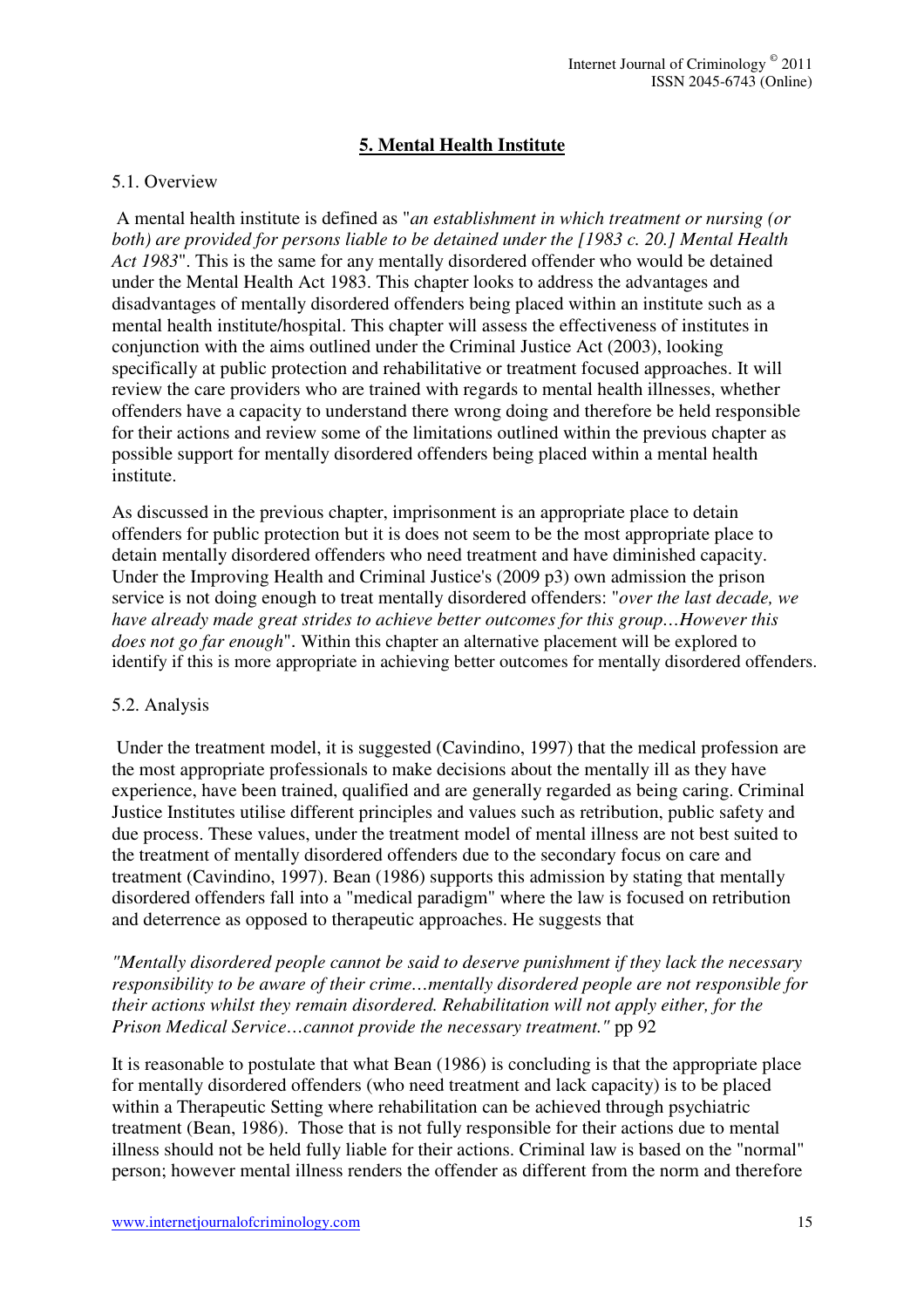is not subject to the same treatment as "normal" people. This suggests that mentally disordered offenders should be placed in a more appropriate setting such as a hospital in which they can be held in relation to their mental capacity, level of responsibility and needs. (Bean, 1986). However, the Medical/Treatment model is frequently regarded as dehumanizing, degrading and damaging, suggesting that compulsory hospitalization could create more stringent criteria, rules and procedures (Cavindino, 1997). However Cavindino (1997) suggests that this is not possible due to the lack of definition and the ambiguity surrounding the Mental Health Act (2007) and that although it allows scope for mentally disordered offender's to receive further more targeted and intense treatment, it allows medical professionals to infringe the rights of the mentally disordered offenders when too much faith is placed in their ability to effect a cure. Therefore Cavindino (1997) suggests that mentally disordered offender's should be able to enjoy the same rights as offenders without mental health illnesses, although this may go against the principles of care as the reduction in freedom is, in some cases, for the patients safety and the protection of the public.

Rice, Harris and Cormier (1992) support this view within their research on therapeutic communities for mentally disordered offenders. Although their research was aimed at treatment and recidivism of Psychopaths, it does highlight the efficacy of these communities with many other mental illnesses. Again this research highlights many problems associated with some mental illnesses like Psychopathy, the treatment programs used and the effectiveness of these treatment programs. It also highlights the need for some sort of public protection from these types of mentally disordered offenders. The article by Stephens and Knight (2009) supports Rice et al (1992) research. They suggested that the conflicting aims of the NHS and Prison system had led to neglect within the prison service of mentally disordered offenders. They suggest that a therapeutic community maybe a more appropriate placement area for mentally disordered offenders so that they can receive the appropriate treatment and care for their condition whilst also providing public protection. Although these are aims for the prison service it is suggested by Stephens and Knight (2009) that the prison service is not equipped to meet all these aims for all the mentally disordered offenders due to "individual characters, particular illness, length of sentence and medical recourses within the prison" (Stephens and Knight, 2009). However Stephens and Knight (2009) also highlight that punishment and treatment can happen in one system through the example of Grendon Underwood (HMP). They suggest the prison service could learn a great deal from the therapeutic approach to rehabilitation of mentally disordered offenders. It identifies that mentally disordered offenders are at risk of improper treatment whilst in Prison, and that this may lead them to re-offend. The Lord Bradley report (2009) is supportive of the view for a therapeutic setting such as Grendon Underwood, as highlighted by Stephens and Knight (2009). Lord Bradley (2009) suggests that an example is that of HMP Grendon is a specialist centre for the treatment of personality disorders within the serious offenders. He highlights that through exploring the past and present, "clients" can make sense of their offending behaviour and the cycle of abuse and over a period of years turn away from violence. Furthermore, Lord Bradley highlights that the staff within prison are not adequately trained to identify mental health issues and this is reflected in the views outlined by Gostin (1977). This is supported through a thematic analysis conducted by Her Majesty's Chief Inspector of Prisons 2007, in which it was found that only about a quarter of prison officers had received mental health training. Suggesting that a therapeutic community is a more appropriate setting to place mentally disordered offenders due to the training the staff in these institutes have received.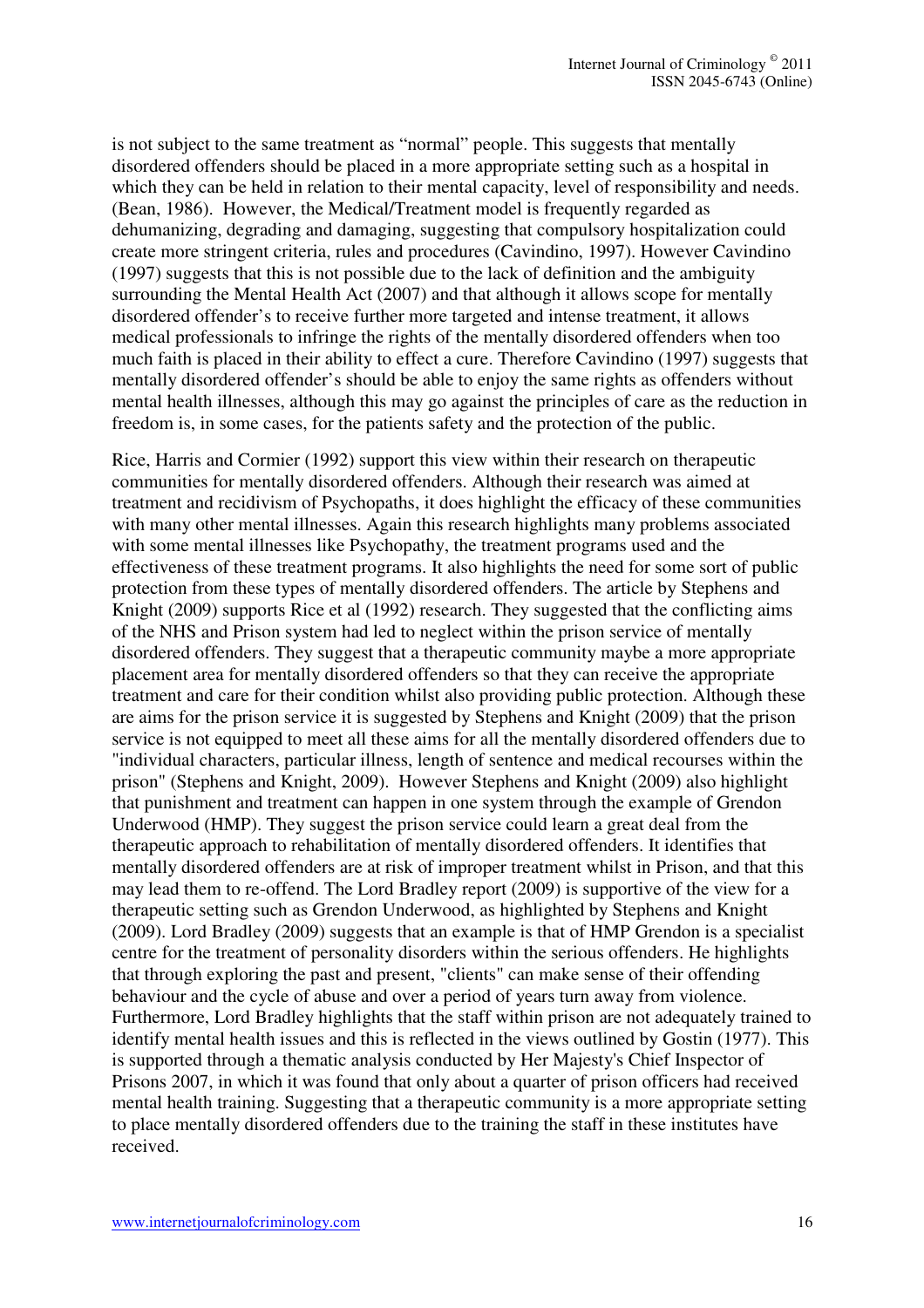The Mental Health Act 2007 has provision for mentally disordered offenders to be placed into a hospital at sentencing or whilst in prison after assessment. Section 37 is sometimes used to order mentally disordered offenders to be detained in a hospital at sentencing. Section 45a is similar to that of Section 37 (Mental Health Act, 2007), however this allows for the offender to be transferred back to prison from hospital. Sections 47 and 48 (Mental Health Act, 2007) allow for the offender to be transferred to a hospital. The mental health act is important to this research as it includes guidelines for treatment and rights of the offenders. It also highlight's the ability to place offenders in care institutions rather than prisons. If a prisoner is suffering from a mental illness so severe that they would be sectioned under the mental health act within the community, then they cannot remain within prison and must be transferred to a specialist unit of a hospital within the NHS. However this is problematic due to the lack of appropriate secure units and beds for this population (Durcan, 2006) and this can have significant repercussions on the offender and cause great distress. The lack of these institutions and the lack of funding with this type of placement suggest that this population of offenders will further suffer as outlined by Durcan (2006). Durcan (2006) suggests that although they are appropriate for severe mental health issues, it can cause more distress waiting to be allocated and as a future recommendation more of these placements should be created. It has also been highlighted with the Lord Bradley Report (2009) that there has been a number of absconds from these institutes and that this is something that needs to be addressed if these institutes are to be utilised in a more effective manner. If the public are to feel secure and protected this is an issue that needs to be addressed effectively as the Media plays a role on highlighting those offenders that have mental health issues and those that have not been secured within an institute (The Independent, 1994)

A large study of adult mentally disordered offenders found that they could be adequately treated within primary care (Senior, 2005), which suggests that to properly care for those with mental health issues is to use primary mental health services. This further suggests that the prison setting is not an appropriate setting and that a mental health institute is far more appropriate as it is aimed at treating mental disorder rather than punishment (Lord Bradley Report, 2009). However, Roske et al (1999) identify a number of models for the treatment of mentally disordered offenders within the community through use of the probation service. They also identify a "novel collaborative approach" (Roskes et al, 1999) to help mentally disordered offenders succeed with treatment in the community. Roskes et al (1999) suggest that mentally disordered offenders do not need to be detained as it is possible that mental health institutes and prison exacerbate mental health issues and the offenders could exit these systems with even more issues to overcome.

Additionally when it comes to punishment for the crime they have committed it is only possible to see that the offender being detained is the punishment. This is in line with the Criminal Justice Act 2003 aims; however it does not deal with retribution, deterrence and reparation which are also aims of the Criminal Justice Act, in relation to the offence/s this population have committed. Again this goes back to whether the offender has the capacity to accept responsibility for their actions, or even if it is reasonable to expect this population to do so. It can be argued that all mental health issues can diminish the responsibility of the person for example Severe Depression, Severe PMT (Reznek, 1997) and therefore it can be argued that any offender suffering any mental health issue cannot take responsibility for there actions. This is a very subjective area due to the diagnosis and definitions of mental illness. Under the DSM-VI (1994) mental illness is defined as an illness of the mind, which is very subjective and open to interpretation. The descriptions of mental health illnesses are also all encompassing and there are areas in which anybody could be placed for example "Personality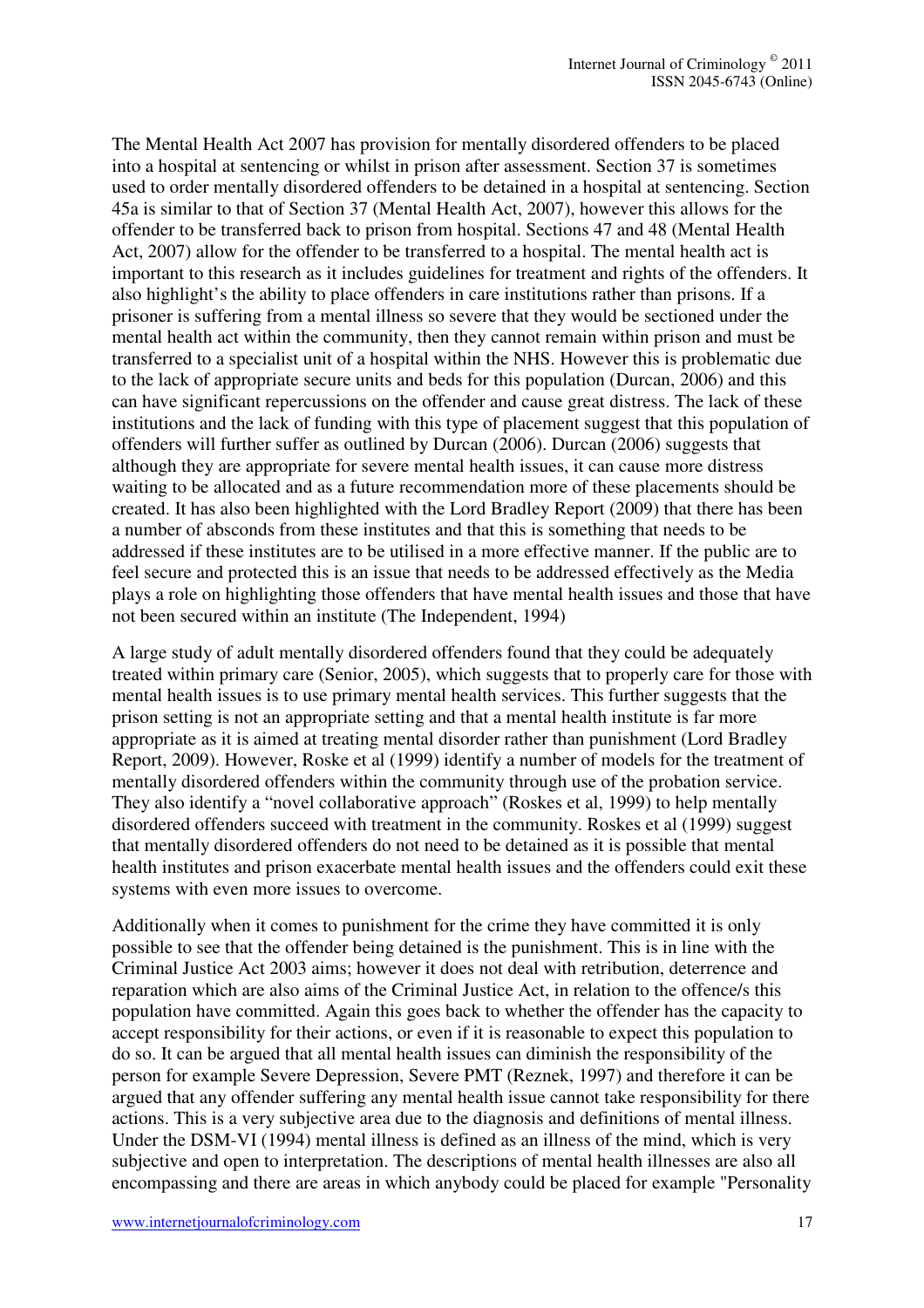Disorder-Otherwise Unspecified"(DSM-VI, 1994). Care must be taken with regards to the diagnosis of mental health issues but this is racked with problems as many do not have physical symptoms (Laing, 2006). These definitions are used to identify those that should be placed within a mental health institute and those that are able to be placed within the prison system. This has implications for the more serious offenders who may claim diminished responsibility or capacity. It's possible that offenders will not see mental health institutes as punishments (Roske et al, 1999).

## 5.3. Findings

As it can be seen from the analysis, mentally disordered offenders placed within a mental health institute have better access to treatment (Bradley, 2009). However when looking at the appropriate punishment for this population it is possible that it would be viewed as a "soft option" encompassing general populations who need to be punished (Reznek, 1997). The definitions of mental illnesses need to be much more specific and outline those that should be detained within this institute and those that should be detained in prisons (Laing, 2006; Reznek, 1997). Funding and facilities are also issues that need to be addressed if those with mental health issues are to be placed within a mental health institute (Bradley, 2009). However when looking at the two main themes outlined in the Criminal Justice Act 2003, mental health institutes seem to be a more appropriate placement setting as it both maintains public protection, within the secure sites, and more effectively treats and rehabilitates offenders as opposed to the prison system (Bradley, 2009). However as the evidence suggest, mental health institutes provide not only the appropriate and timely treatment this population needs, but also fulfils the public protection outlined within the Criminal Justice Act 2003.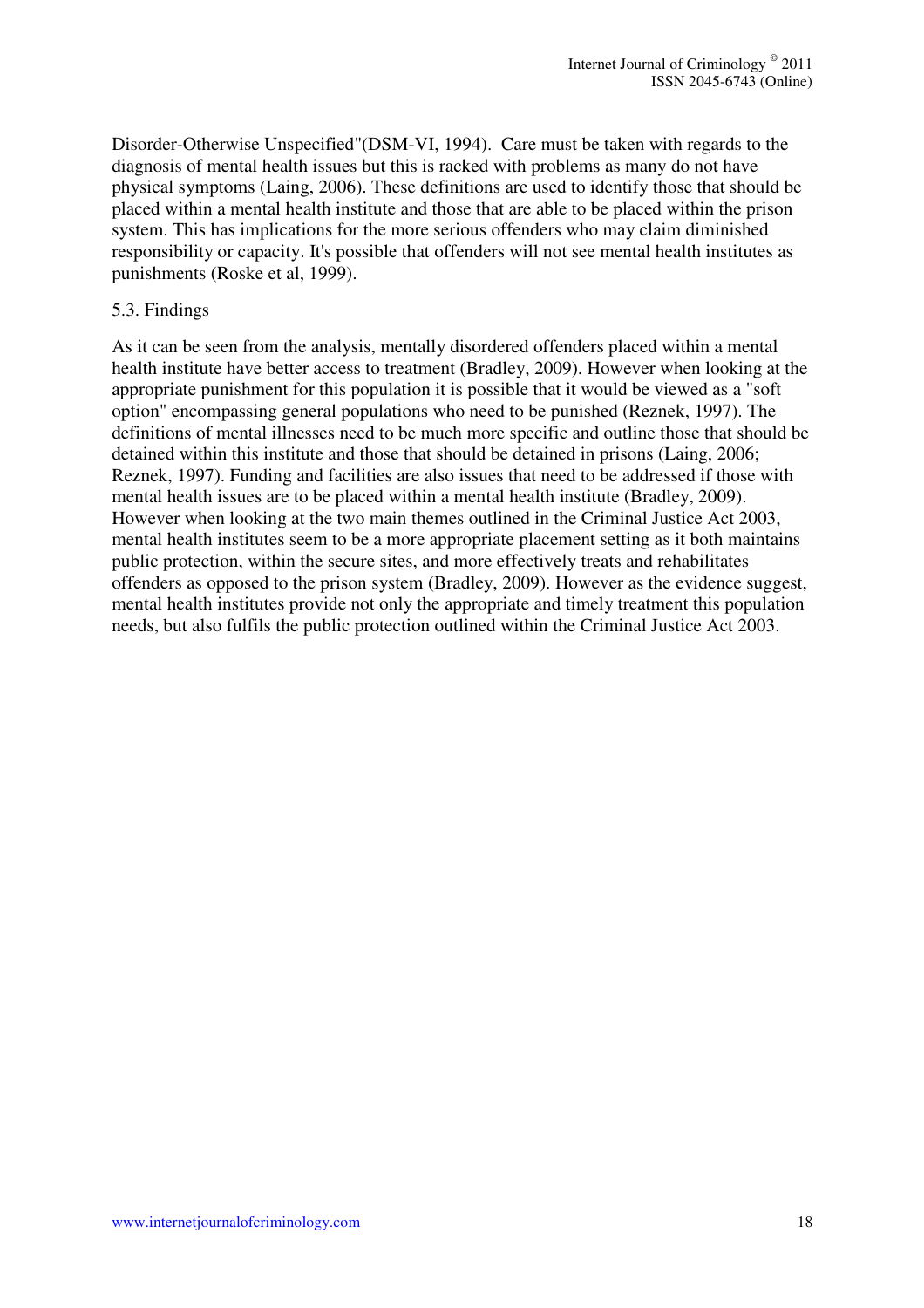# **6. Community**

## 6.1. Overview

This chapter looks to address the advantages and disadvantages of mentally disordered offenders being placed within a community setting. It shall take into account the rationales outlined within the Criminal Justice Act 2003 with regards to public protection and rehabilitation. It shall assess the effectiveness of mentally disordered offenders within the community. Community is defined as *" community is embodied in the village or small town where human associations are characterized as… associations that are intimate, familiar, sympathetic, mutually interdependent, and reflective of a shared social consciousness "* (Benedict Anderson, 1991 p6)

The Criminal Justice Act (2003) states that community sentence for mentally disordered offenders can only be applied if *"the particular requirement or requirements forming part of the community order must be such as, in the opinion of the court, is, or taken together are, the most suitable for the offender" (part 12, 148, 2b)*

The community order (defined by the Criminal Justice Act 2003 (c.44, Sect177) as *"a person aged 16 or over is convicted of an offence, the court may make and order imposing on him any one of the following requirement: Unpaid Work Requirement, An Activity Requirement, A Programme Requirement, A Prohibited Activity Requirement, A Curfew Requirement, An Exclusion Requirement, A Residence Requirement, A Mental Health Treatment Requirement, A Drug Rehabilitation Requirement, An Alcohol Treatment Requirement, A Supervision Requirement, An Attendance Centre Requirement"*) needs to work with Multiple agencies to ensure the public and offender protection. This is done using the Multi-Agency Public Protection Arrangements (MAPPA) which works with housing, social workers, probation officers and the NHS along with many others to ensure public protection and offender management within the community. This service is integral to all offenders, but particularly when dealing with mentally disordered offenders as much more support and supervision may be needed to maintain their treatment for their mental health issues during the Criminal Justice Process and upon release.

#### 6.2. Analysis

Under the Criminal Justice Act (2003) the community order was introduced highlighting those offenders with mental health issues could be required to undergo mental health treatment if the offence permitted them to be treated and punished within this scheme. This could be as a resident in a care home (not a high security psychiatric institute), as a non resident in such a care home, or under the supervision and direction of a medical practitioner and/or a charted psychologist. However of all the 203,323 community orders given in 2006, only 725 were mental health treatment requirements (Seymour and Rutherford, 2008). This strongly suggests that this requirement is not being used effectively when placed against the evidence that suggest the majority of offenders within the prison system have mental health issues. However it could be argued that the nature of the crimes committed by mentally disordered offenders requires them to be placed within the prison system due to the severity of offence and the risk to the public (Criminal Justice Act 2003). Further research by the National Audit Office (2008) showed that in none of the cases they reviewed had mental health treatment been initiated by the Community Order. All offenders undergoing the mental health treatment requirement had already been receiving treatment and this was incorporated into their Community Order (Seymour and Rutherford, 2008). This again suggests that the requirement is not being utilised within the Criminal Justice System or under the Criminal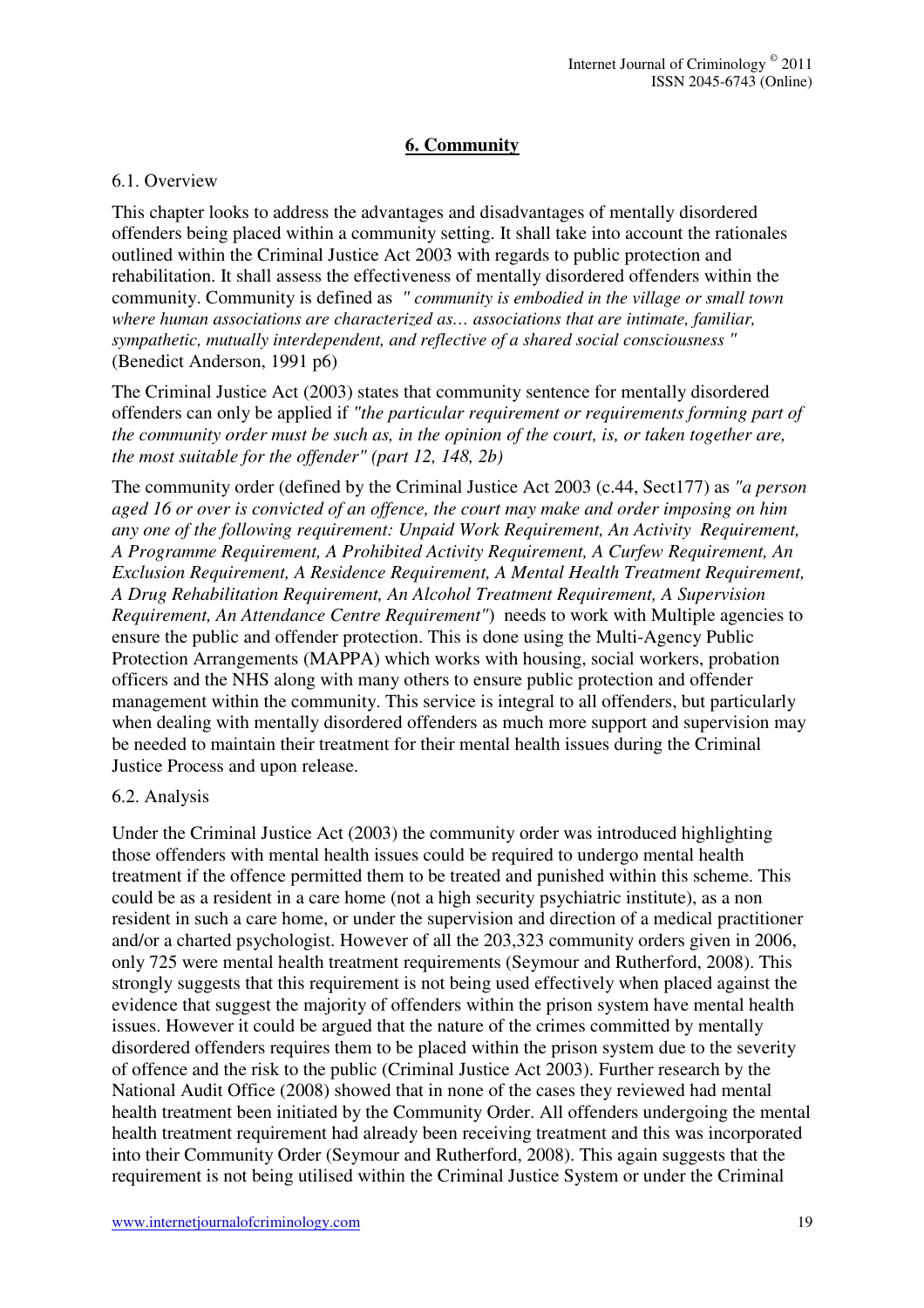Justice Act 2003 (Bradley, 2009). This requirement is also used with a Supervision Requirement to aid support and rehabilitation of the offender.

Furthermore, as Lord Bradleys Report (2009) states, the community sentencing for mentally disordered offenders is subject to the same issues as all community sentences within the Criminal Justice System. It faces the same lack of funding and resources and this could be a reason for the lack of use when sentencing mentally disordered offenders. Moreover, Lord Bradley (2009) states that there is inconclusive evidence when looking at re-offending of this population due to the 'lack of research' in the area, and 'low quality of research design in existing literature'. Due to this it could be argued that it would be difficult to assess the effectiveness of mentally disordered offenders being punished and rehabilitated or treated within the community. However although Lord Bradley (2009) supports the use of community sentences with mentally disordered offenders he does acknowledge that potential risk to the individual and the public must be over-riding factors when using this option. This is also supported by the research conducted by Roskes et al (1999) where risk factors were identified for mentally disordered offenders that are placed in the community. For obvious reason the public are more at risk with offenders being punished within the community due to the lack of physical restraint associated with prisons. He further suggest that there is a need for better engagement with service users and carers, such as social workers, nurses, general practitioners, psychologists and probation officers to make this placement of offenders more effective. Although there is a Multi-Agency Public Protection Arrangement in place with these offenders there has been evidence of the communication between the agencies being somewhat lacking (House of Commons Justice Committee, 2008). Again it can be argued that whilst some agencies that would be involved with the care and punishment of this population have some training with mental health issues, others have not received any and this could mean that mentally disordered offenders would lack the appropriate treatment that would coincide with their punishment (House of Commons Justice Committee, 2008). However it could also be argued that this is, although not fully supported or used as of yet, a step towards treating offenders with mental health issues rather than punishing them for an illness that may have aided their offending behaviour. This is supported by the report on mental health treatment requirements by the Sainsbury's Centre for Mental Health (Seymour and Rutherford, 2008) which suggested that community sentences for mentally disordered offenders are only appropriate for some offences, but also on the prerequisites that the offender receive one on the evidence of a mental health practitioner that would suggest the mental health issue is susceptible to treatment and does not require a Hospital Order or Guardianship Order as outline under the Mental Health Act (2007).This is an area that needs to be researched more thoroughly so that stronger conclusions can be made about its effectiveness.

Lord Bradley (2009) further supports the use of community placements for mentally disordered offenders through his Cost/ Benefit Analysis (Tribal, 2008) which showed (in its early indications) that the cost of placing mentally disordered offenders would be beneficial to the Criminal Justice System by reducing the number of offenders, with mental health issues, within the prison system. This suggests that as many as 2000 prison places could be freed for those who are not eligible to be placed within the community, possibly saving the Criminal Justice System £40m a year (Tribal, 2008). This also take into the account of increased spending by the mental health services which would be accommodating those not in the prison system. It is also pertinent to mention that mentally disordered offenders involved in a community placement due to timely and appropriate treatment being made available and access to mainstream mental health services would be beneficial for this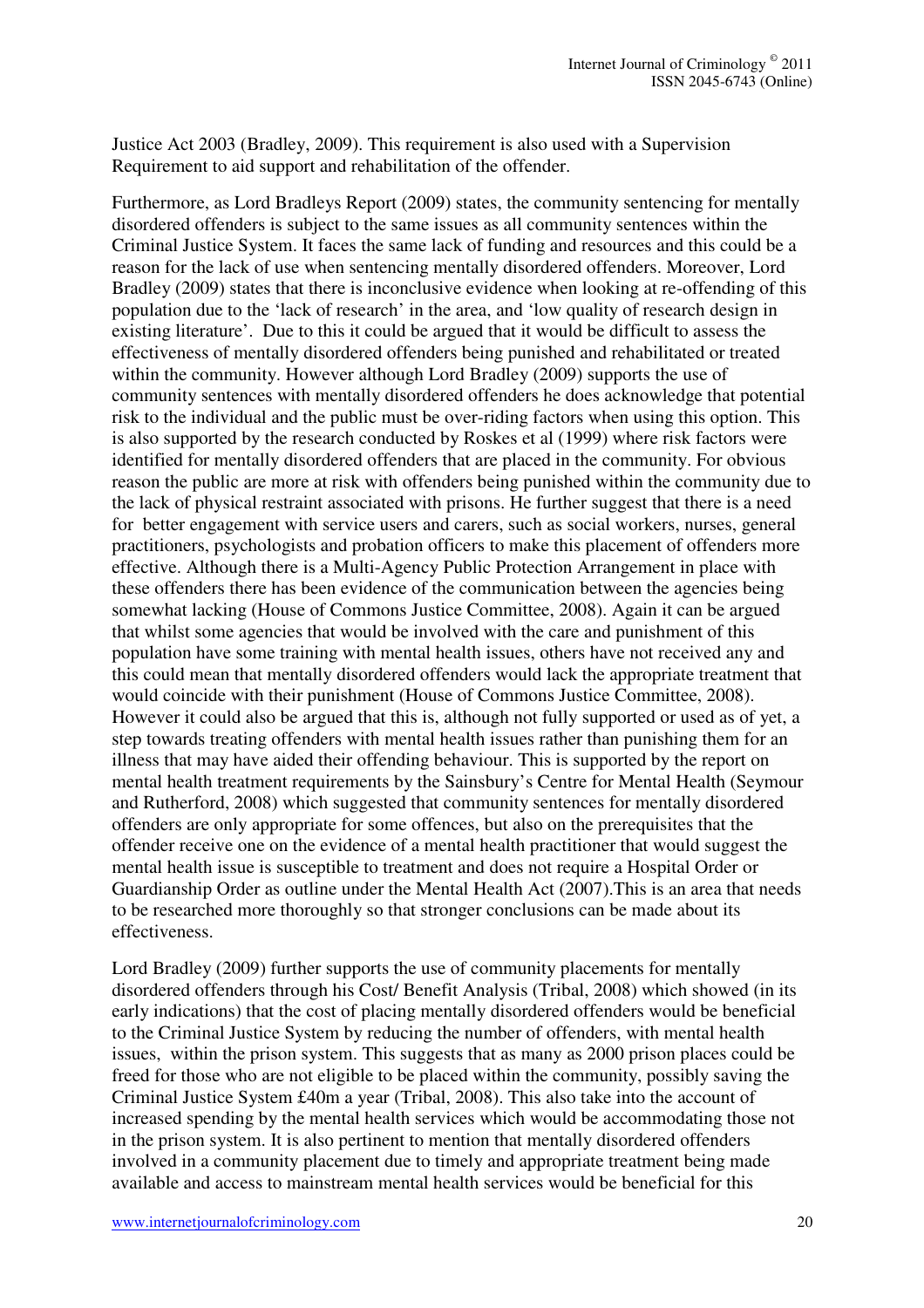population. It would allow some sort of "normality" for them to remain in, rather than being placed in a new environment which could be further damaging to their mental health (Bradley, 2009) This would further allow this population the support that they would need and aid in their well-being due to being kept within their own community. It must also be stated that Potter (1995) found that the majority of offences committed by mentally disordered offenders were frequently "minor", often summary offences and not generally serious violent crimes. This further supports the view this population should be moved away from the prison system and treatment and rehabilitation should take a primary focus. Stern, (1989; Brooker, 2005) suggests that mismanagement, restrictions due to lack of funding, staffing issues and overcrowding within prisons, all contribute to the inability to rehabilitate and treat mentally disordered offenders. This further supports the use of a community placement for mentally disordered offenders.

According to Roskes et al (1999) mental illness is prevalent in the prison population. They identify a number of models for the treatment of mentally disordered offenders within the community through use of the probation service. They also identify a "novel collaborative approach" (Roskes et al, 1999) to help mentally disordered offenders succeed with treatment in the community. Although this article is based on American Psychiatry and their penal system it will be able to add insight into the treatment of mentally disordered offenders in the UK due to the sheer number of offenders in the United States, and the development of treatment programmes.

Torrey et al (1993) suggested that prisons could be abused as mental hospitals and have called for active diversion programs. Torrey et al (1993) hope that mentally disordered offenders can be identified as needing an intervention early in the criminal process and, where appropriate, removed from the prison system and moved to more appropriate care focused areas, such as the community. Roskes highlights through their review of the Public Safety Coordinating Council (1997) that the research found that enrolment within community mental health programmes significantly correlated with about 12 percent lower numbers of those in prison over a 10 year period (Interdisciplinary Team, 1997). However Roske et al (1999) suggest that mentally disordered offenders should serve there punishment requirement and upon release they would receive the community treatment. This as a "novel collaborative approach" supports the Criminal Justice Act 2003 in its aims of protecting the public by imprisoning offenders, and also rehabilitating offenders after they have been punished. This effectively goes against the approach that this population should be treated as mentally ill firstly, and punished secondly or not at all (Bean, 1986). Roske et al (1999) suggest that the appropriate method to community placement is that the offender is assessed immediately and treatment begins immediately, contact is made with previous and current treatment providers to ensure comprehensive care can be arranged and carried out. Probation officers are seen to be integral to the coordination of case management; however a therapist or clinician performs the majority of case management, medication and psychotherapy. However they identify like Lord Bradley (2009) that there are many issues surrounding mentally disordered offenders being placed within the community. Roske (1999) identifies that there is a "double stigma" associated with this population due to being offenders and suffering mental health issues. It is possible that this stigma will hinder the rehabilitative aims of the Criminal Justice Act 2003 as they could lose the support of their families, friends and the community themselves. Roske (1999) offers a solution to this suggesting that if offenders are placed within a "clubhouse" or a "halfway house" then this can act as a support system for the offenders. Roske et al also highlight that mentally disordered offenders placed within a community setting may have difficulty distinguishing between probation officers and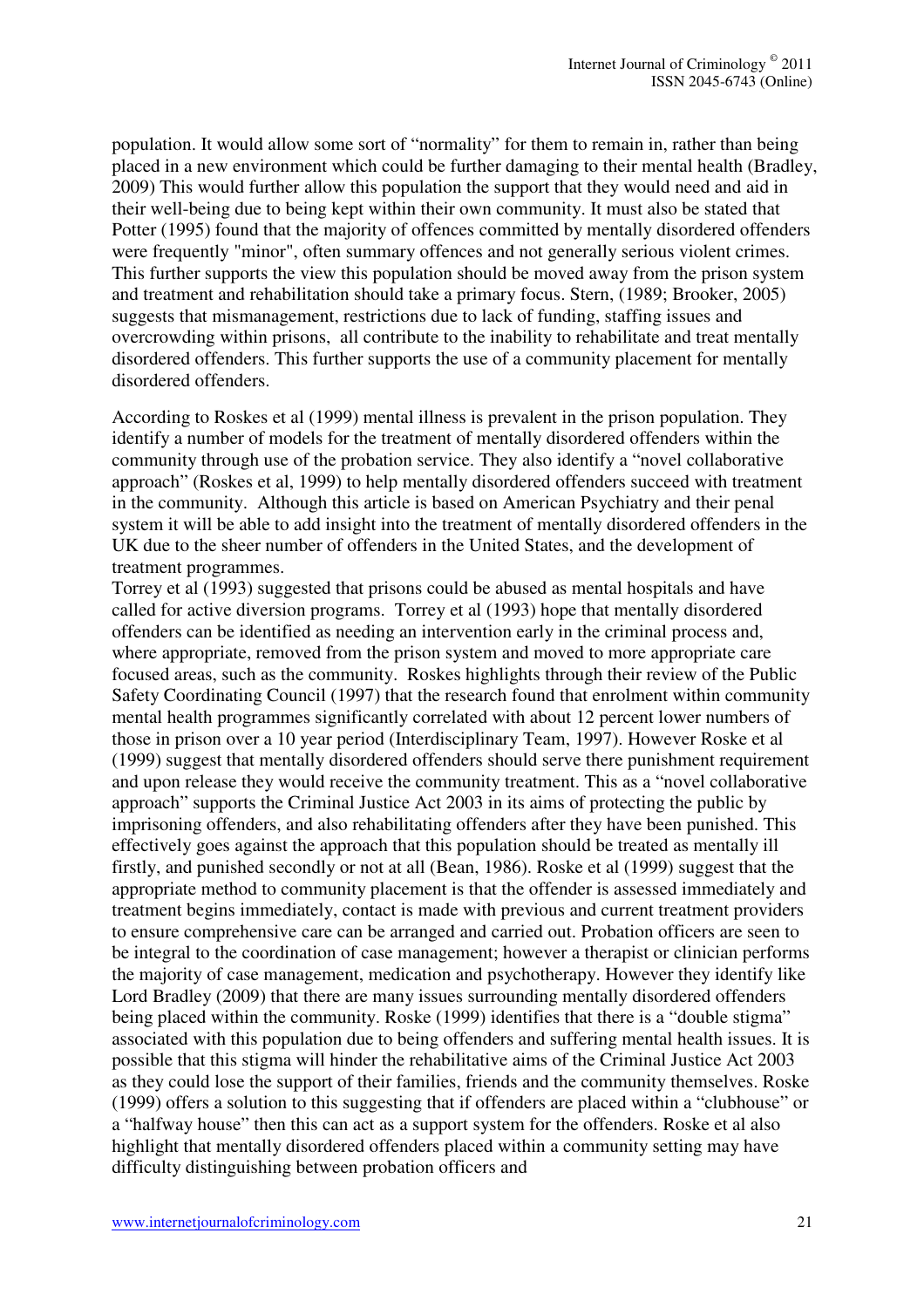therapists/clinicians/psychiatrist/psychologist. They suggest that some offenders will feel as though the mental health issues are secondary to being monitored for non compliance and that they may be arrested and imprisoned for any violation, including thoughts of offences. Roskes et al (1999) suggest that this is eventually overcome given time and patience by all parties involved. This is supported by Blummenthal and Wessely (1992) who suggest that the aim of diversion is *"reduce the role of the criminal justice system and increase that of the health service" pp98*. Prins (1994) suggest however that mentally disordered offenders being placed within the community ignores the victim's needs and the views of the public with regards to safety and punishment for offences. However as many of the Community orders given the majority encompass a punishment requirement along with a rehabilitative and reparative and supervision requirement (Ministry of Justice, 2008), which could be argued allows for public protection and takes into account victim and public needs and views.

## 6.3. Findings

From the above analysis it can be seen that the community allows mentally disordered offenders to receive treatment in a timely and appropriate manner. However it is suggested that the assessments must be accurate to successfully treat the offender as well as protecting the public from possible harm. Research has supported the view that mental illness is prevalent (Roskes, 1999) within the prison population and whilst it is impossible to attribute mental illness to being an offender it appears that the community treatments through the NHS and other services are more effective in reducing reoffending (Roskes et al, 1999). It has also been noted that although punishment and treatment within a community can occur; it is not widely used or accepted (Seymour and Rutherford, 2008) due to the lack of training, mismanagement and stigma associated with mentally disordered offenders (Bradley, 2009). These are issues that need to be overcome if treatment and punishment within the community can be measured appropriately and if it is to become effective. It has been suggested in the analysis that community treatment should follow once a prison sentence has been served. This seems like a feasible response to the aims outlined under the Criminal Justice Act 2003; however measures need to be in place to treat those offenders whilst they are in prison too. The issues outlined by Roskes et al (1999) with regards to the issues mentally disordered offenders would encounter within the community also need to be addressed; this can be overcome given time and patience by the offenders and supporting services.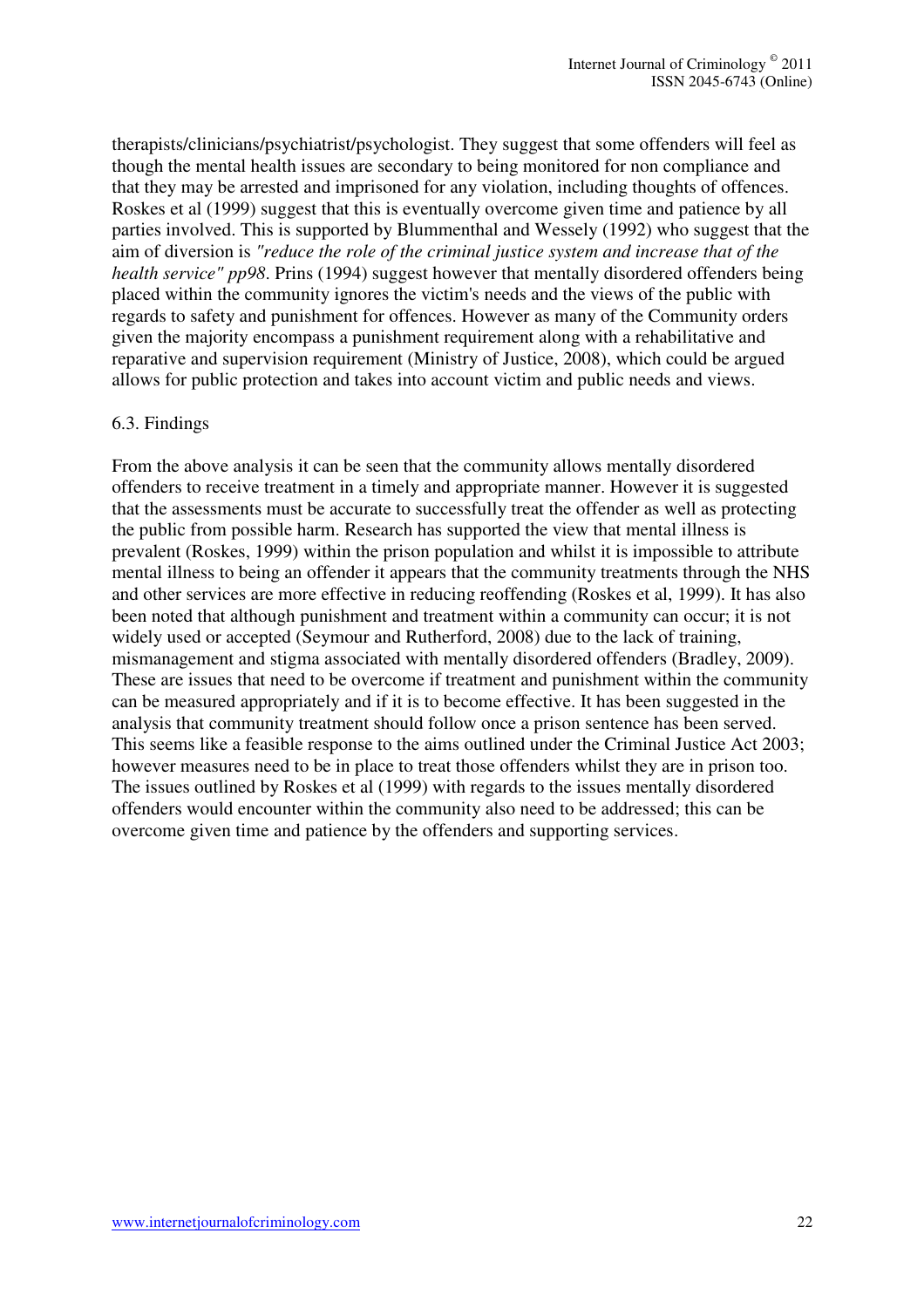## **7. Conclusion**

The analysis conducted throughout this dissertation supports the use of imprisonment for public protection, however to use prison as a rehabilitative resource to aid the offender is neither justifiable nor needed (Mill, 1985). It seems inappropriate for rehabilitation as treatment takes a secondary focus. If it is assumed that the offender has reasonable capacity when committing the offence, then they should be treated like the "normal" prison population and treatment for mental health issues should occur after punishment (Cavindino, 1997) It was found that incarceration is appropriate for fulfilling the aims outlined in the Criminal Justice Act 2003 with regards to protecting the public (Bean, 1986). Mental capacity was also found to be an integral component when placing offenders within the prison system (Hart, 1968). The analysis further suggests that imprisonment could be an appropriate placement for mentally disordered offenders if treatment could be gained swiftly, effective training for all staff involved with mentally disordered offenders was provided and the facilities in place to deal with mentally disordered offenders are improved (Improving Health and Supporting Justice, 2009; Gostin, 1977). The analysis also found that mentally disordered offenders placed within a mental health institute have better access to treatment (Bradley, 2009). When looking at the appropriate punishment for this population it is possible that it would be viewed as a "soft option" encompassing general populations who need to be punished (Reznek, 1997). It was also found that the definitions of mental illnesses (DSM-VI, 1994) need to be much more specific and further direction needs to be given to identify those that should be detained within this institute and those that should be detained in prisons (Laing, 2007; Reznek, 1997). Funding and facilities are also issues that need to be addressed if those with mental health issues are to be placed within a mental health institute (Bradley, 2009). health institutes seem to be a more appropriate placement setting, as it achieves the two main aims outline by the Criminal Justice Act 2003 (public protection and rehabilitation) (Bradley, 2009). The analysis of literature suggests that mental health institutes provide not only the appropriate and timely treatment this population needs, but also fulfils the public protection outlined within the Criminal Justice Act 2003.

The analysis within this dissertation has supported the view that mental illness is prevalent (Roskes, 1999) within the prison population and whilst it is impossible to attribute mental illness to being an offender it appears that the community treatments through the NHS and other services are more effective in reducing reoffending. Through the analysis it can be seen that the community placement allows mentally disordered offenders to receive treatment in a timely and appropriate manner. However it is suggested that the assessments must be accurate to successfully treat the offender as well as protecting the public from possible harm. It has also been noted that although punishment and treatment within a community can occur; it is not widely used or accepted (Seymour and Rutherford, 2008) due to the lack of training, mismanagement and stigma associated with mentally disordered offenders (Bradley, 2009). These are issues that need to be overcome if treatment and punishment within the community are to be measured accurately to identify if this is an effective placement. It has been suggested in the analysis that community treatment should follow once a prison sentence has been served, however measures need to be in place to treat those offenders whilst they are in prison too. Further training, time and management all seem to be areas which need to be addressed if mentally disordered offenders are to be placed within the community.

Moreover, it can be seen that all three areas are useful with regards to the placement of mentally disordered offenders. It seems that each provides care for the offender and protects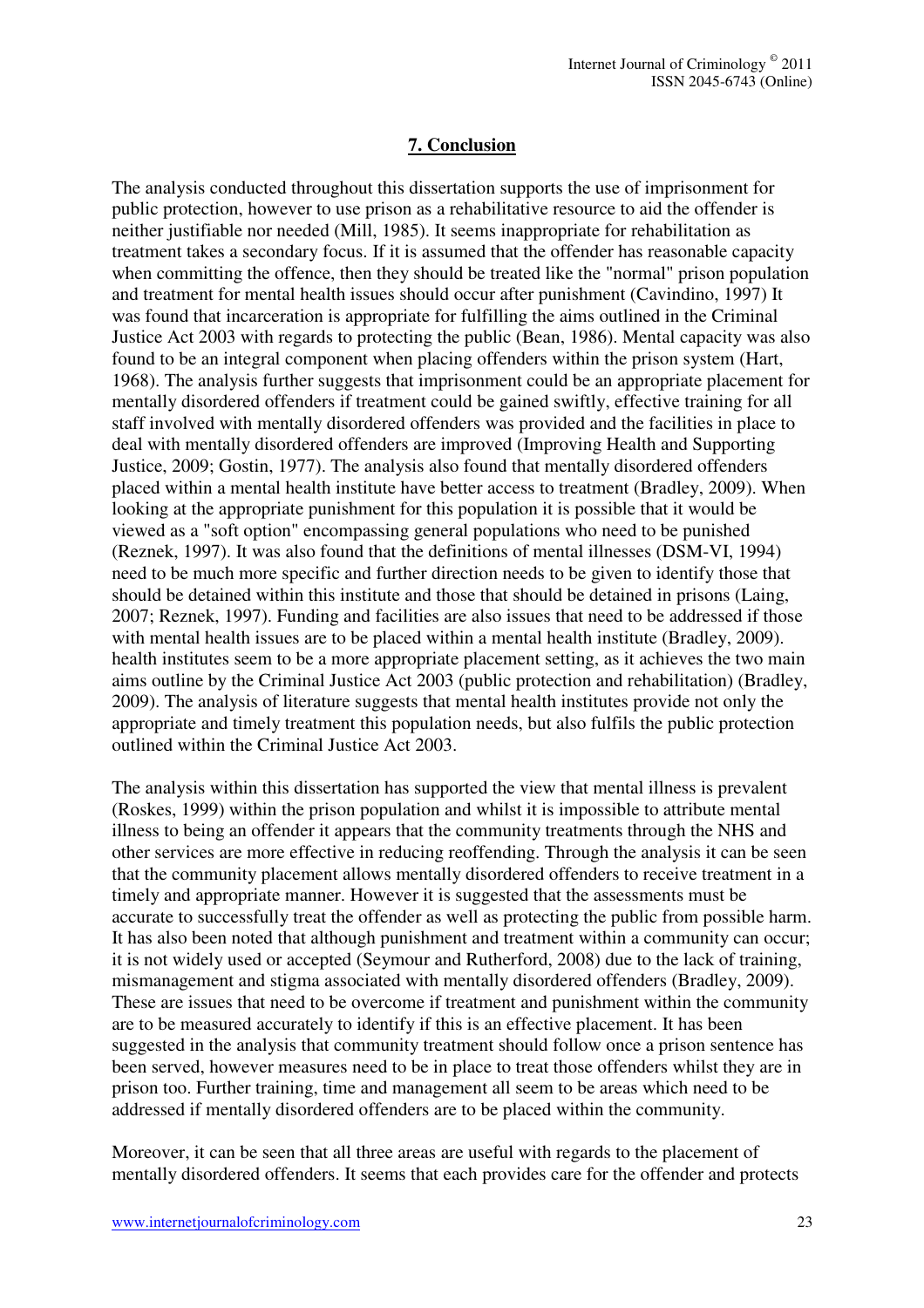the public from future harm to differing degrees. However it is difficult to state which is more appropriate as it is dependent on what should be the main aim of the placement, the mental illness itself and/or the offence committed. Should the focus be placed on Public Protection or Rehabilitation of the offender? It could be argued that both are equally important and if this is the case then the most appropriate placement for mentally disordered offenders would be within a mental health institute. This is due to its restrictive nature but also its treatment focus. However if a mentally disordered offenders treatment is viewed as more important than that of public safety, or their mental health issues and offence were such that allowed for the offender to remain in the community then this is the most appropriate course of action. This is due to the fact that incarceration seems to be the least appropriate for treatment, however if the offence is so serious that prison is warranted and the mental health issues are such that it can be treated within the prison then this must be considered as an option.

It is clear from the research that a clear set of definitions is needed when discussing mental illness and a clearer outline is needed when sentencing mentally disordered offenders. Furthermore, mental health awareness needs to be raised and training given to all staff that will encounter mentally disordered offenders throughout the Criminal Justice Process. Funding, facilities and training all need to be addressed throughout any of the placements so that any of the outlined placements can be effective in their treatment and protection aims.

As stated before it seems that all of the placements are effective to varying degrees and it may be that future punishment and treatment of mentally disordered offenders will encompass all of these areas so that offenders and the public receive the best results from the Criminal Justice System. It is important to mention that the literature available to be reviewed has not been exhaustive and that future research projects may shed more light on the area. It is also pertinent to mention that the research that has been reviewed has not been compared on a "like for like" basis and it would be impossible to draw concrete conclusions from this thesis. Furthermore the veracity of the literature needs to be questioned. Although, at face value, the literature seems to be accurate and reliable it must also considered that the sample, research design and data analysis methods which have been used may have affected the veracity of these pieces of literature and this must be kept in mind with past present and future research. However it is hoped that this thesis has highlighted the advantages and disadvantages of each placement and identified areas that may be improved in the future to reduce re-offending, increase the effectiveness of treatment and punishment, and maintain public protection when dealing with mentally disordered offenders.

Within the literature analysis it became clear that the diversion into different placements seemed to be an underlying suggestion, however none of the literature suggested trialling the diversion technique across all three placements. This would involve filtering mentally disordered offenders effectively from sentencing into a community placement, mental health institute or prison, dependant on the need for treatment, rehabilitation and public protection, whilst taking into account the mental illness and the offence committed. This is something that would need to be further explored in future research.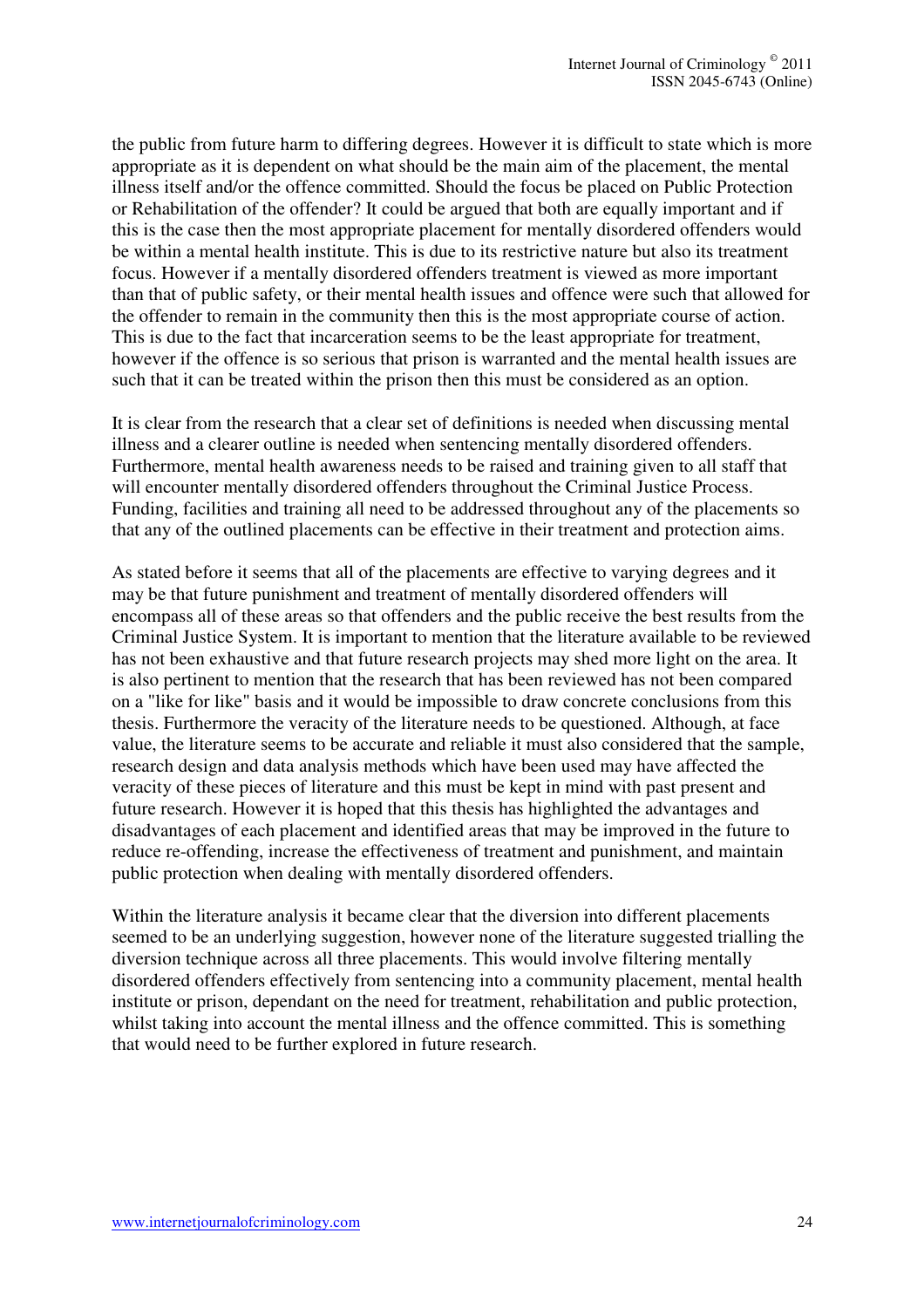## **8. References**

Anderson, B (1991) *Imagined Communities: Reflections on the Origin and Spread of Nationalism*. New York: Verso

Bean, P. (1986). *Mental Disorder and Legal Control*. Cambridge: Cambridge University Press

Bryman, A. (2004). *Social Research Methods*. [2nd Ed]New York. Oxford University Press

Blummenthal, S. and Wessely, S. (1992). National Survey of Current Arrangements for Diversion from Custody in England and Wales. British Medical Journal, 305 (pp 1322-5)

Brooker, C., Ricketts, T., Lemme, F. Dent-Brown, K. and Hibbert, C*.* (2005). *An Evaluation of the Prison In-Reach Collaborative*. School of Health and Related Research: University of Sheffield

Cavindino, M. (1997). A Vindication of the Rights o Psychiatric Patients. *Journal of Law and Society, 24* (pp 235-51)

Criminal Justice Act 2003, *Chapter 44* [Online] Last Accessed on 6<sup>th</sup> December 2009 at: http://www.opsi.gov.uk/acts/acts2003/ukpga\_20030044\_en\_14#pt12

Department of Health, (2009). *Improving Health and Supporting Justice: The National Delivery Plan of the Health and Criminal Justice Programme.* London: Crown Copyright

DSM-VI (1994) Diagnostic and Statistical Manual of Mental Disorders. American Psychiatric Association: America

Durcan, G and Knowles, K. (2006) *London Prison Mental Health Services: A review*. Sainsbury's Centre for Mental Health: London

Ethics Committee of the British Psychological Society (2009) Code of Ethics and Conduct. [Online] Last accessed on 29/04/10 at: http://www.bps.org.uk/document-download-area/documentdownload\$.cfm?file\_uuid=E6917759-9799-434A-F313-9C35698E1864&ext=pdf

Gostin, L. (1977) *A Human Condition, ii. The Law Relating to Mentally Abnormal Offenders: Observations, Analysis and Proposals for Reform*. London: MIND

Gostin, L. (1983) Contemporary Social Historical Perspectives on Mental Health Reform. *Journal of Law and Society 10* (pp47-70)

Gunn, J. and Maxwell, E (1978) P*sychiatric Aspects of Imprisonment*. London: Academic Press

Hart, H. L.A. (1968) *Punishment and Responsibility: Essays on the Philosophy of Law*. Oxford: Oxford University Press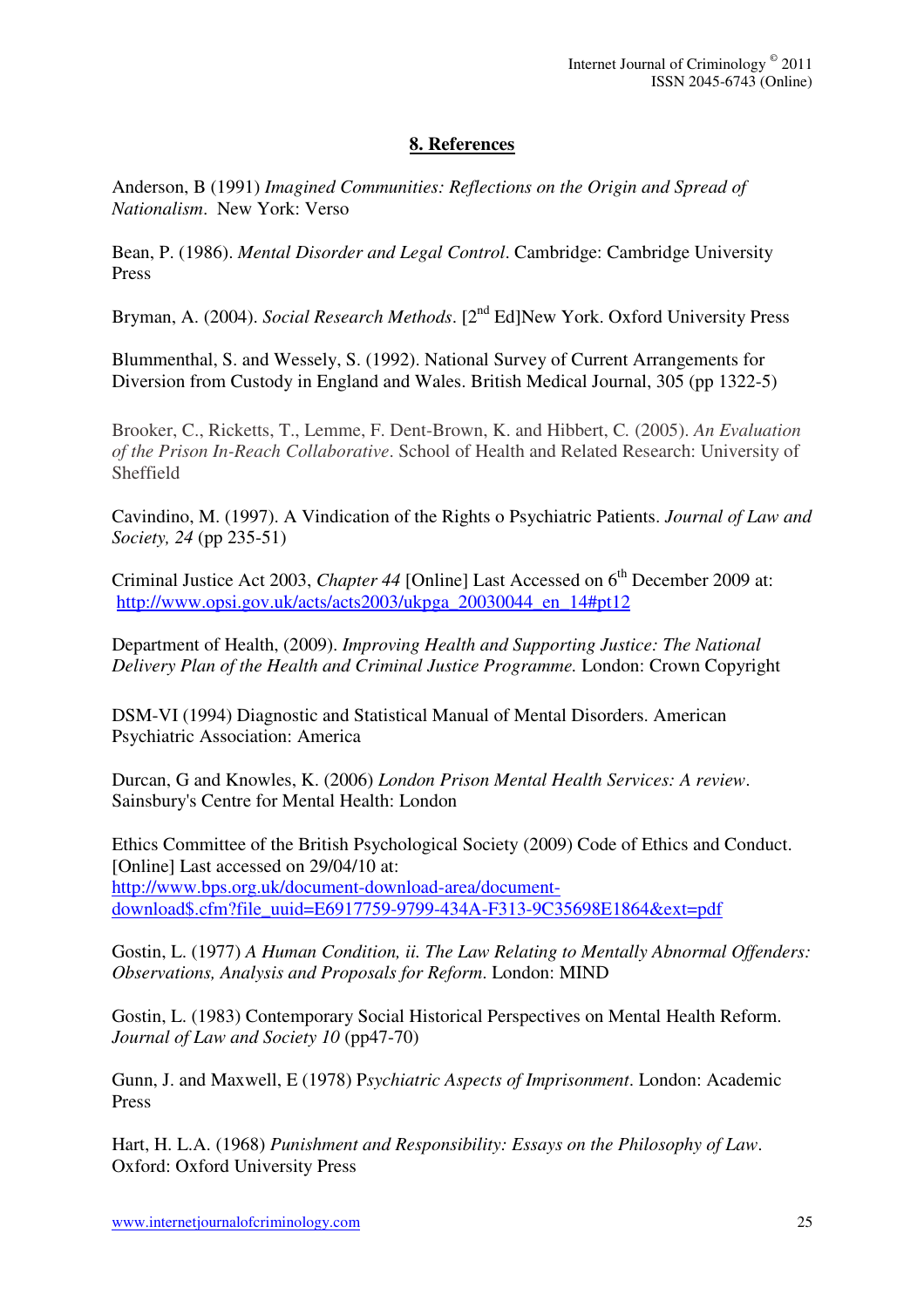HM Chief Inspector of Prisons, (2007). T*he Mental Health of Prisoners: A thematic review of the care and support of prisoners with mental health needs*. [Online] Last accessed on 29/04/10 at:

http://www.justice.gov.uk/inspectorates/hmi-prisons/docs/mental\_health-rps.pdf

HM Prison Service and NHS Executive Working Group, (1999) *The Future of Organisation of Prison Health Care. Department of Health* [Online] Last Accessed on 29/04/10 at http://www.dh.gov.uk/en/Publicationsandstatistics/Publications/PublicationsPolicyAndGuida nce/DH\_4006944

House of Commons Justice Committee (2008) *Towards Effective Sentencing*. [Online] Last accessed on 29/04/10 at:

http://www.publications.parliament.uk/pa/cm200708/cmselect/cmjust/184/184.pdf

Independent, The (1994) *Christopher Clunnis Report: Schizophrenic made 'series of violent attacks'*. [Online] Last accessed on 29/04/10 at

http://www.independent.co.uk/news/uk/christopher-clunis-report-schizophrenic-made-seriesof-violent-attacks-1396250.html

Interdisciplinary Teams and Supportive Services. (1997) Multnomah County, Oregon [Online] Last accessed on 29/04/10 at:

http://www.multnomah.lib.or.us/cc/ds4/inter.html.

Laing, J.M. (2006) [1999] *Care or Custody? Mentally Disordered Offenders in The Criminal Justice System*. New York. Oxford University Press

Liebling, A. and Kramp, H. (1994) Suicide Attempts in Male Prisons. *Home Office Research Bulletin 36:* Home Office

Lord Bradley (2009). *The Bradley Report: Lord Bradleys Review of people with mental health problems in the criminal justice system*. London. Department of Health

Mental Health Act (1983) *Chapter 20* [Online] Last accessed on 29/04/10 at: http://www.opsi.gov.uk/acts/acts1983/pdf/ukpga\_19830020\_en.pdf

Mental Health Act (2007) *Chapter 12* [Online] Last accessed on 29/04/10 at: http://www.opsi.gov.uk/acts/acts2007/ukpga\_20070012\_en\_1

Mill, J.S. (1985) *On Liberty*. New York: Parker

Ministry of Justice (2008) *Statistics Bulletin: Sentencing Statistics 2007*. [Online] Last accessed on 29/04/10 at: http://www.justice.gov.uk/publications/docs/stats-sentence-jul-sept-08a.pdf

NACRO, (2010) [Online]. Last accessed 29/04/10 at: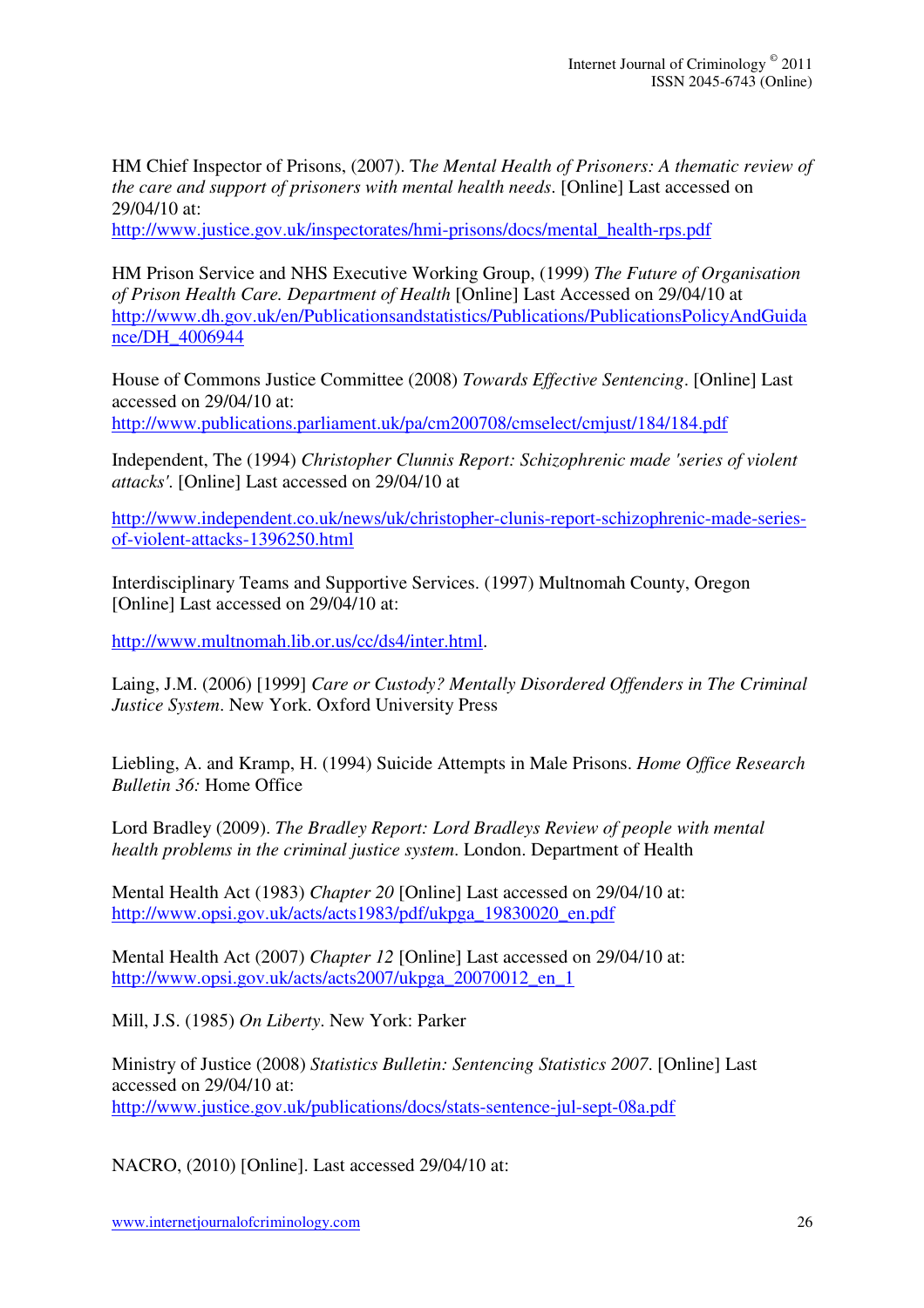www.nacro.org.uk/mhu/faqs.htm

National Audit Office, 2008. *The National Probation Service: the supervision of community orders in England and Wales.* [Online] Last Accessed on 27/04/10 at: http://www.nao.org.uk/publications/0708/the national probation service.aspx

National Institute for Mental Health in England and Care Services Improvement Partnership, (2008) *Mental Health Digest*. February 2008

Potter, K. (1995) Cries for Help. *Police Review, 10*. February (pp 24-5)

Public Safety Coordinating Council (1997) *Report of the Work Group on the Mental Health Treatment Needs of Offenders: Severely Mentally Ill Offenders Should Be Identified and Managed By A System of Collaborating Agencies and Jurisdictions*. Multnomah County, Oregon [Online] Last accessed on 24/04/10 at: http://www.multnomah.lib.or.us/cc/ds4/mental.html

Prins, H. (1996) Can the Law Serve as the Solution to Social Ills? The case of the Mental Health (Patients in the Community) Act 1995. *Medicine, Science and Law, 36 (3)* pp 217-20

Reznek, L. (1997). Evil or Ill?: Justifying the Insanity Defence. London: Routledge

Rice, M.E., Harris, G.T. and Cormier, C.A. (1992). *An Evaluation of a Maximum Security Therapeutic Community for Psychopaths and Other Mentally Disordered Offenders*. Law and Human Behaviour, Vol. 16, No. 4. Canada. Plenum Publishing Corporation

Rose, N. (1985) Unreasonable Rights: Mental Illness and the Limits of the Law. *Journal of Law and Society, 12* (pp 199-218)

Roskes, E., Feldman, R., Arrington, S. and Leisher, M. (1999) *A Model Program for the Treatment of Mentally Ill Offenders in the Community*. Community Mental Health Journal, Vol. 35, No. 5. USA Human Science Press

Royal College of Nursing, (2004) *Research Ethics Guidance* [Online] Last Accessed on 29/04/10 at:

http://www.rcn.org.uk/\_\_data/assets/pdf\_file/0010/78742/003138.pdf

Scott, J. (1990*). A Matter of Record.* Cambridge. Polity

Senior, J. (2005) *The Development of Prison Mental Health Services Based on a Community Mental Health Model*. Sainsbury's Centre for Mental Health: London

Seymour, L and Rutherford M, (2008) *The Community Order and Mental Health Requirement's*. Sainsbury's Centre for Mental Health [Online] Last accessed on 29/04/10 at:

http://www.scmh.org.uk/pdfs/scmh\_mental\_health\_treatment\_requirement\_paper.pdf

Singleton, N., Meltzer, H., Gatward. R., Coid, J. and Deasy, D (1998) *Psychiatric Morbidity among prisoners in England and Wales*. Department of Health [Online] Last Accessed on 29/04/10 at: